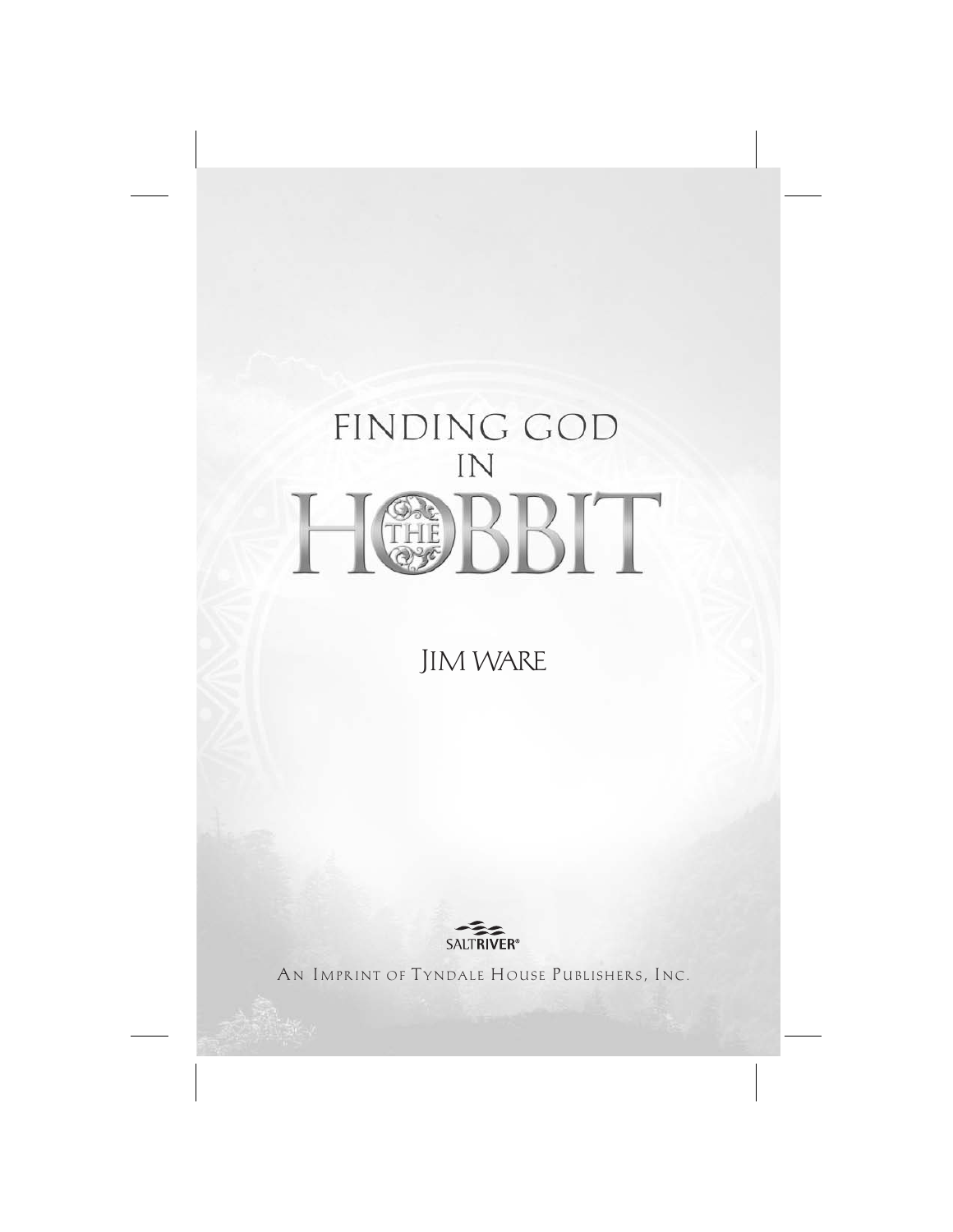Visit Tyndale's exciting Web site at www.tyndale.com

*TYNDALE* is a registered trademark of Tyndale House Publishers, Inc.

*SaltRiver* and the SaltRiver logo are registered trademarks of Tyndale House Publishers, Inc.

*The Hobbit* is a trademark of the Saul Zaentz Company dba Tolkien Enterprises.

*Finding God in The Hobbit*

Copyright © 2006 by Jim Ware. All rights reserved.

Cover photo of man copyright © 2006 by Luke Daab. All rights reserved.

Cover photo of mountains copyright © by Digital Vision. All rights reserved.

Author photo copyright © 2003 by Tom Sluder Photography. All rights reserved.

Designed by Luke Daab

Published in association with the literary agency of Alive Communications, Inc., 7680 Goddard Street, Suite 200, Colorado Springs, CO 80920.

Scripture taken from the New King James Version. Copyright © 1979, 1980, 1982 by Thomas Nelson, Inc. Used by permission. All rights reserved.

#### **Library of Congress Cataloging-in-Publication Data**

| Ware, Jim                                                                                          |            |
|----------------------------------------------------------------------------------------------------|------------|
| Finding God in The Hobbit / Jim Ware.                                                              |            |
| p. cm.                                                                                             |            |
| Includes bibliographical references.                                                               |            |
| ISBN-13: 978-1-4143-0596-7                                                                         |            |
| ISBN-10: 1-4143-0596-6                                                                             |            |
| I. Tolkien, J. R. R. (John Ronald Reuel), 1892-1973. Hobbit. 2. Tolkien, J. R. R. (John Ronald     |            |
| Reuel), 1892-1973—Religion. 3. Fantasy fiction, English—History and criticism.                     |            |
| 4. Christianity in literature. 5. Religion in literature. 6. Baggins, Bilbo (Fictitious character) |            |
| 7. Hobbits (Fictitious characters) 8. Middle Earth (Imaginary place) I. Title.                     |            |
| PR6039.O32H638 2006                                                                                |            |
| 823'.912-dc22                                                                                      | 2006012339 |

Printed in the United States of America

11 10 09 08 07 06 7654321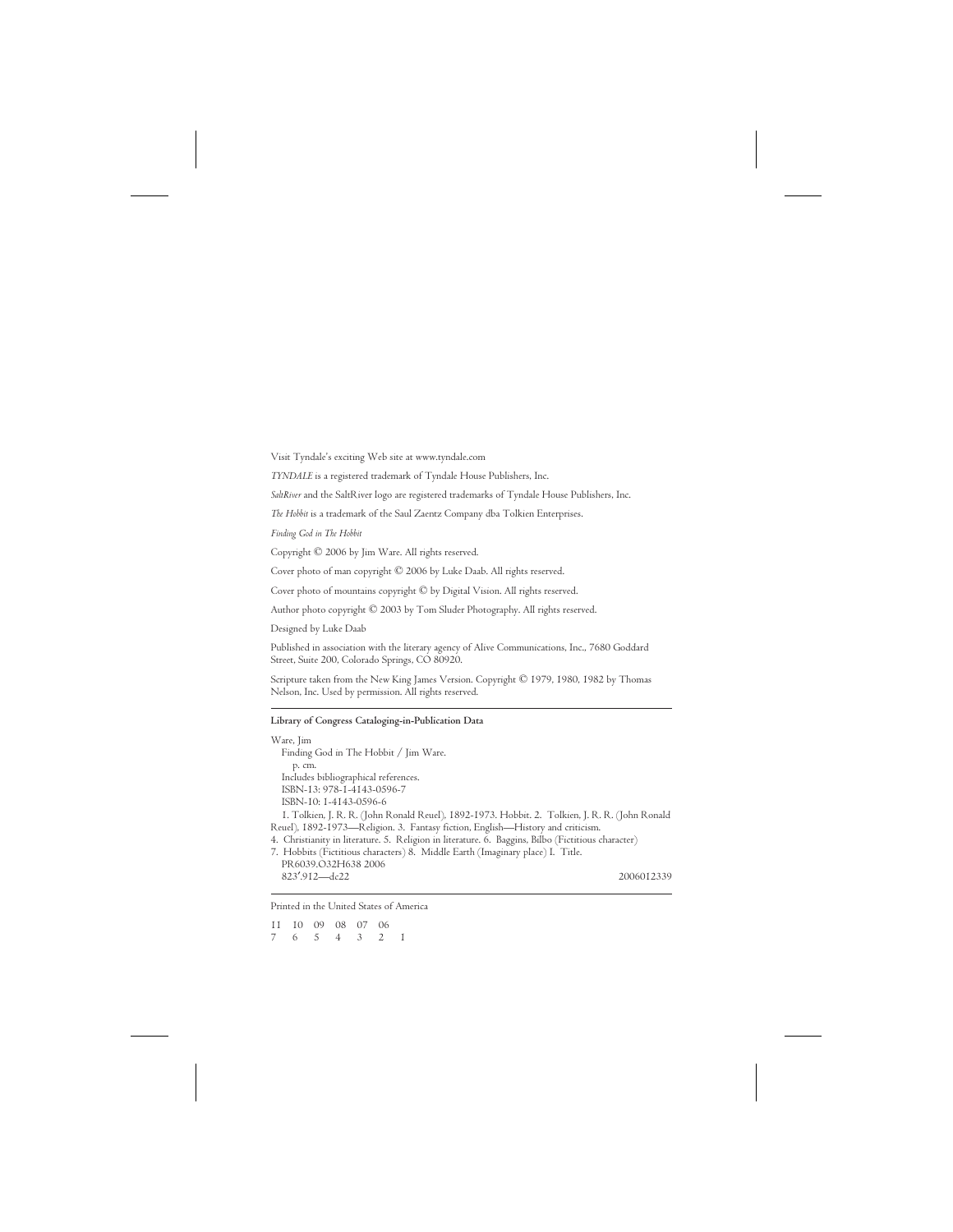# *Table of Contents*

Foreword ix Introduction xv A Dream Come True? 1 Things Bright and Beautiful 9 Doom of the Dunderheads 17 Pretty Fair Nonsense 25 Inherent Virtue 33 In a Tight Place 41 A Piece of Folly 49 On Eagles' Wings 57 Cream and Honey 63 Unattainable Vistas 71 Reluctant Leader 79 A Fortunate Mistake 87 A Bit of Rope 95 *More* Riddles in the Dark 103 Grim but True 111 Handing It Over 119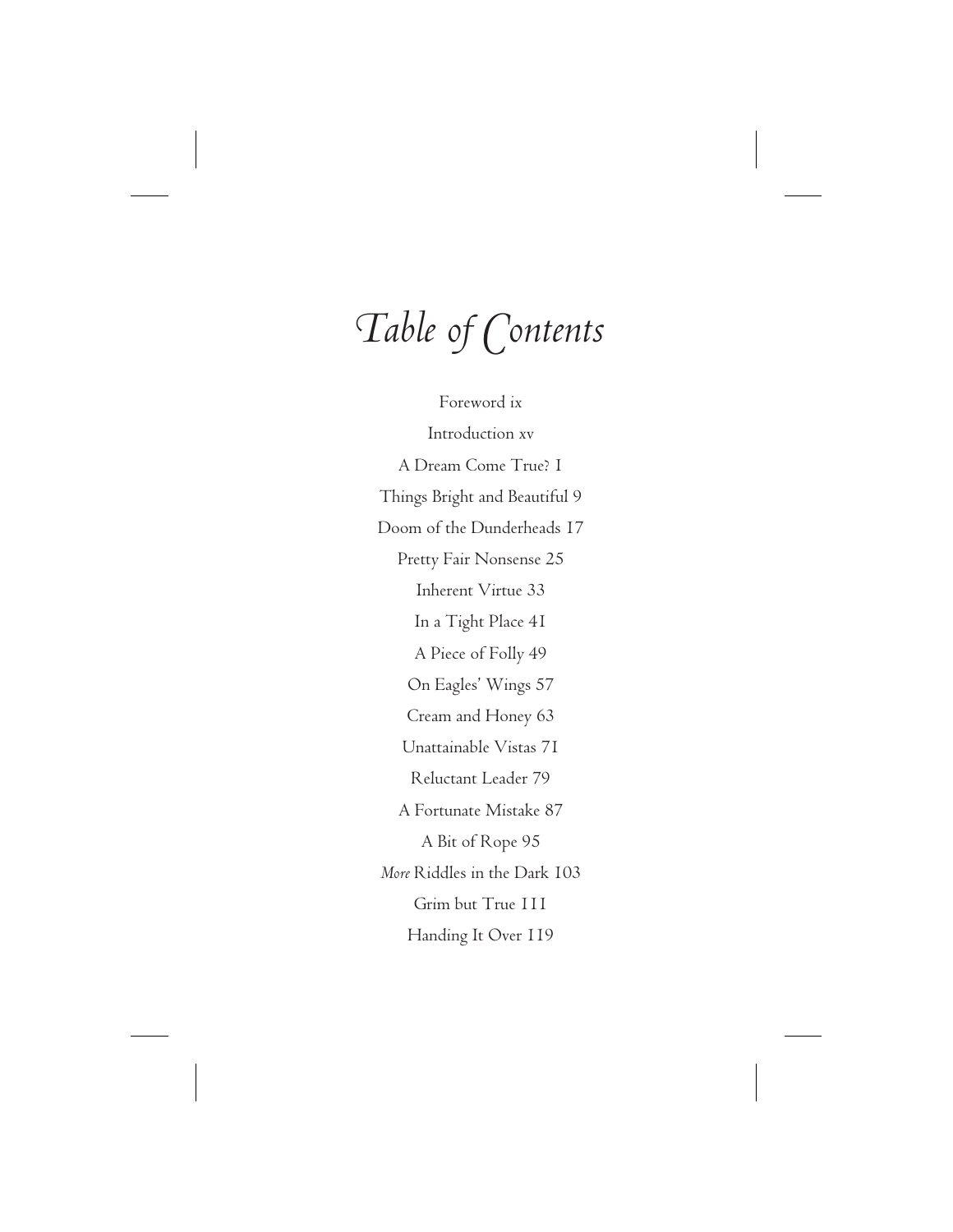The Real Enemy 127 Recurring Shadows 135 ". . . And Back Again" 143 Who Wove the Web? 151 Afterthoughts 159 Notes 169 Bibliography 175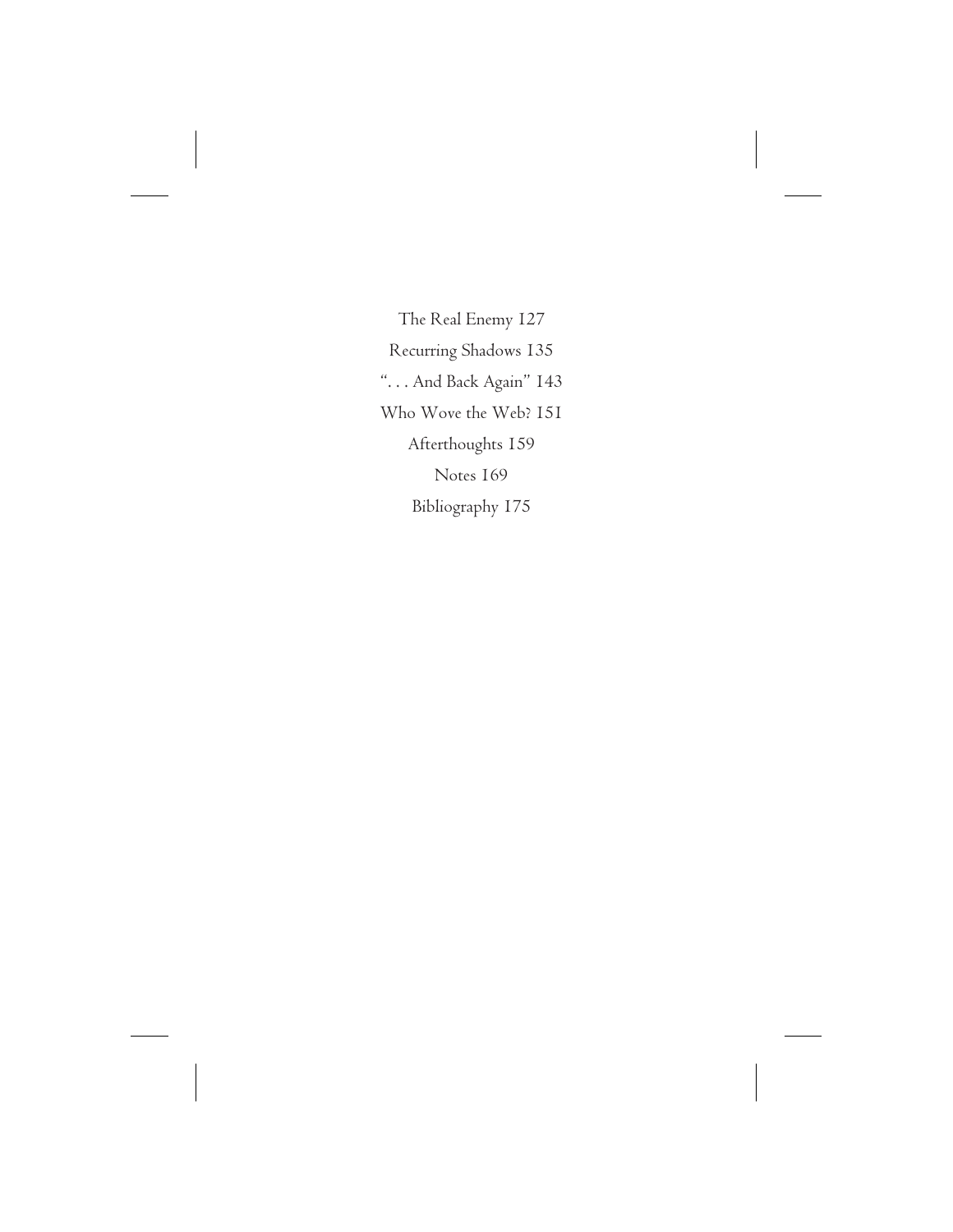*Foreword*

*by Kurt Bruner*

 $N$ o child should grow up in a world without hobbits. Trust me; I'm one who was raised in a home that did not contain a single copy of the book. So I didn't become acquainted with Bilbo, Gandalf, or their dwarf companions until well into my adult years. In fact, I had children of my own before reading the famous hobbit's "there and back again" adventure. Knowing what it is to endure such a deprived youth, I want something better for my kids. That's why I've included J. R. R. Tolkien's *The Hobbit* on their list of mandatory delights.

No self-respecting list of recommended children's literature would leave off Tolkien's classic tale, a story that introduced the world to Middle-earth, magic rings, and nasty orcs. Its pages show children (and adults like me) just how much a reluctant hero can achieve when forced out of his "hole in the ground" comfort zone. And somewhere along the journey, the story manages to inspire our hearts with realities best experienced in the land of fantasy.

J. R. R. Tolkien added words like *Baggins* and *Balrog* to our vocabulary through his imaginative art. But he also added concepts that grow out of deep commitment to Christian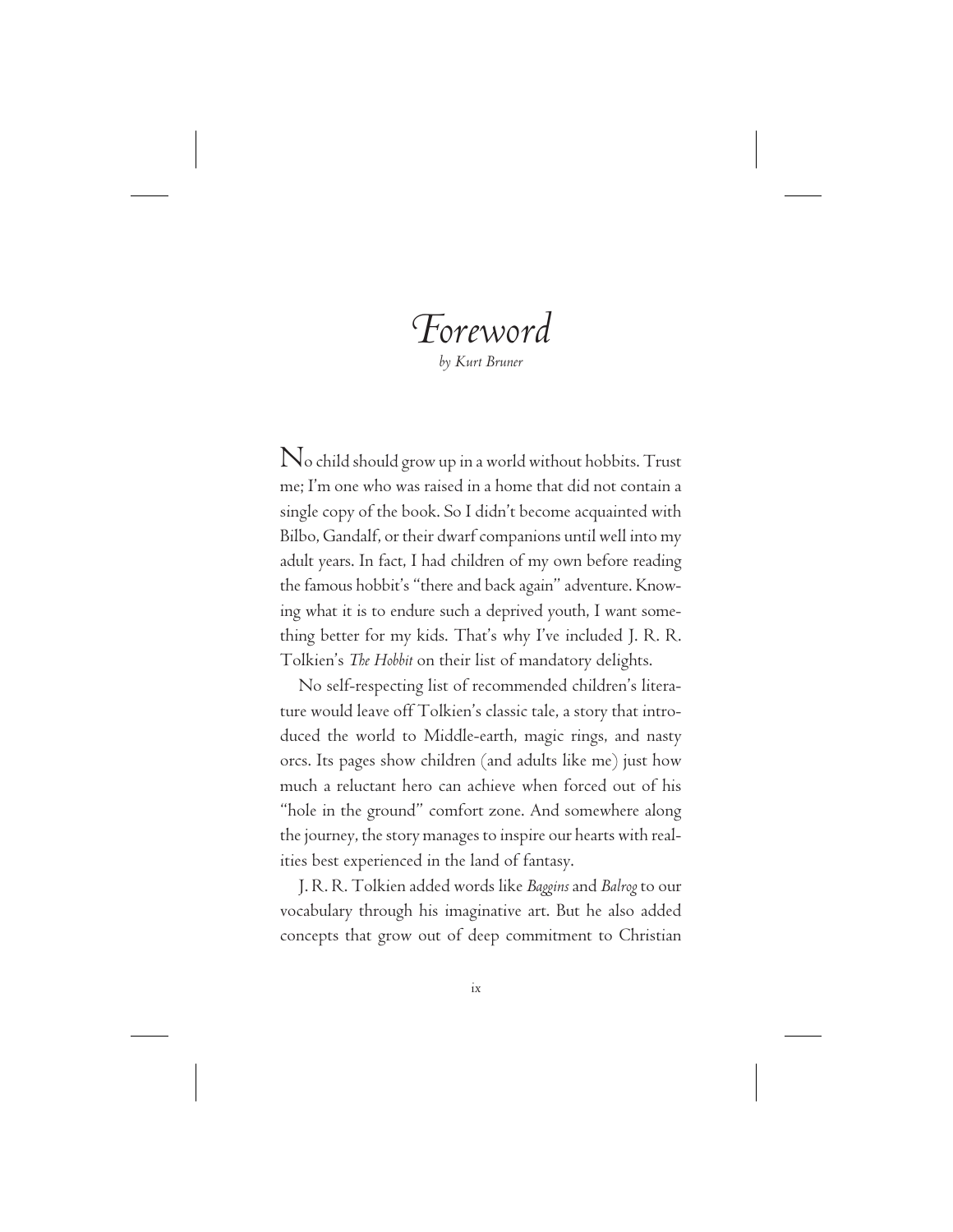orthodoxy. Most notably, he showed us what it means to create another world—or more properly, sub-create it. You see, Professor Tolkien did not refer to his writing as an act of creation. He called it an act of "sub-creation." As a devout Christian, he believed that there is one Creator and that men and women made in the image of that Creator have the capacity and calling to participate in God's ongoing work. But we do so humbly in the spirit of Psalm 45:1: "My tongue is the pen of a skillful writer." The pen can take no pride in what ends up on the page. Rather, it is honored to have played any part at all in the composition. Tolkien called ours the "primary world" spoken into existence by the primary artist. All other creativity, including fantasy literature, is a mere reflection of ultimate reality. He gave birth to Middle-earth as he fathered his children, by becoming a tool in the hand of the true author of life. He built his world like a carpenter builds a table, fashioning wood received from the ground.

A delightful element in Tolkien's unique creation grew out of his passion for words. As a philologist, he loved the texture and composition of spoken and written language. In fact, he invented several of his own—including the haunting elvish script that famously appears on the ring of doom. Other writers might have hastily thrown together symbols and scribbles to suggest another dialect. But Tolkien went much further, painstakingly crafting an entire alphabet and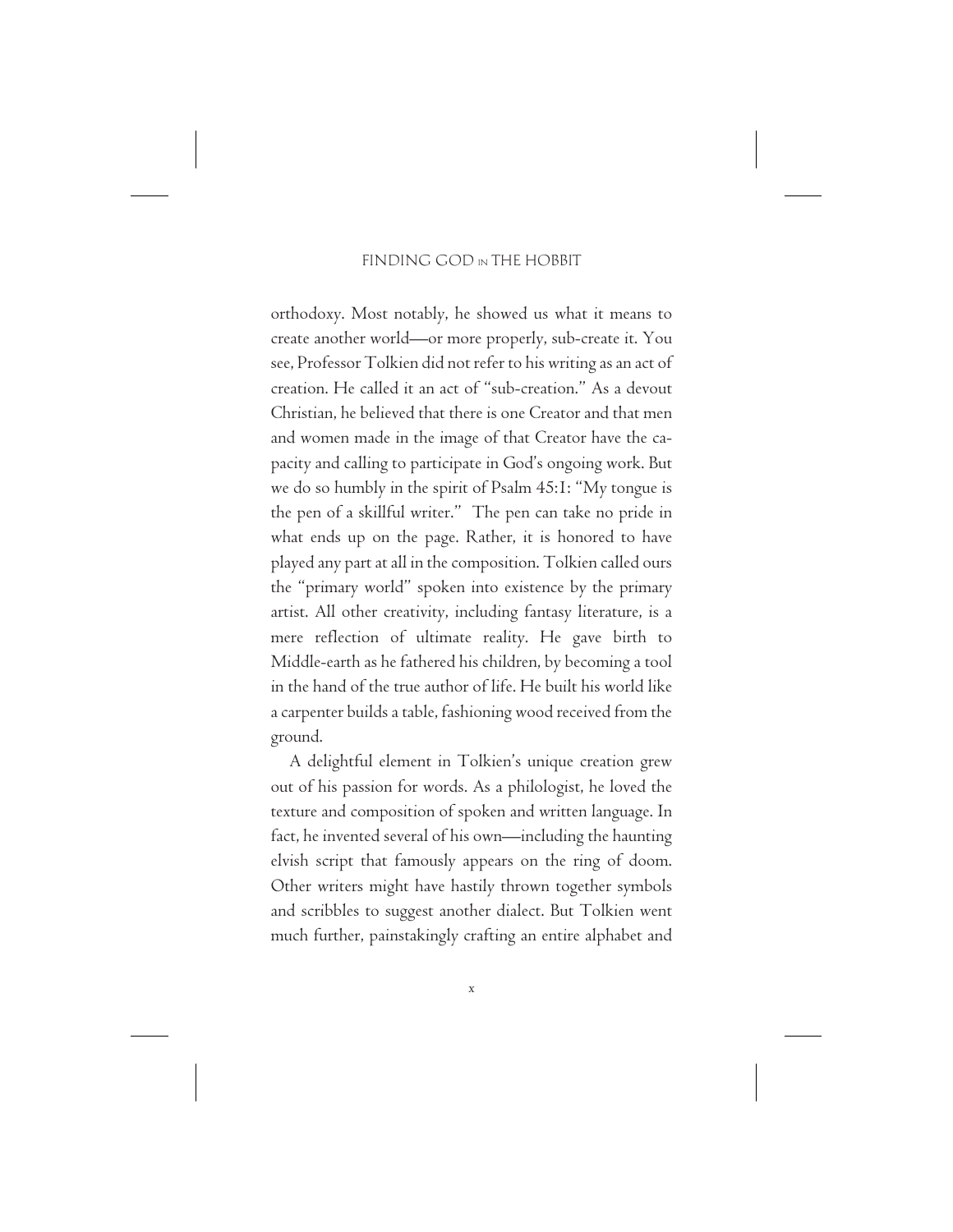#### FOREWORD

glossary possessing an internal consistency that rivals any modern language. I'll never forget the first time I received a "Happy Birthday" note from a coworker written in the elvish tongue. It was then that I realized some people take J. R. R. Tolkien very seriously.

As well they should. *World* magazine ranked Tolkien's writings among the greatest works of Christian imagination ever penned. Many found such ranking a surprise because, unlike John Bunyan's *The Pilgrim's Progress* or other works of allegory, *The Hobbit* and *The Lord of the Rings* contain no reference to God and seem stained with the influence of a foreboding evil hardly consistent with the good news of the gospel. What many miss, however, is how foundational foreboding evil is to Tolkien's theology and creativity. Which brings me to another concept and word he added to my vocabulary—*eucatastrophe*.

I first encountered the word while reading Professor Tolkien's essay entitled "On Fairy-Stories," in which he describes his philosophy of story-telling. It caused me pause. I knew that the word *catastrophe* meant something tragic spoiling an otherwise happy life, such as a tornado destroying one's home or cancer invading one's body. But what, pray tell, did he mean by *eucatastrophe*?

In order to explain, I need you to think about a closing scene in *The Sound of Music*. Do you remember the moment when Nazis pursuing the von Trapp family find it impossi-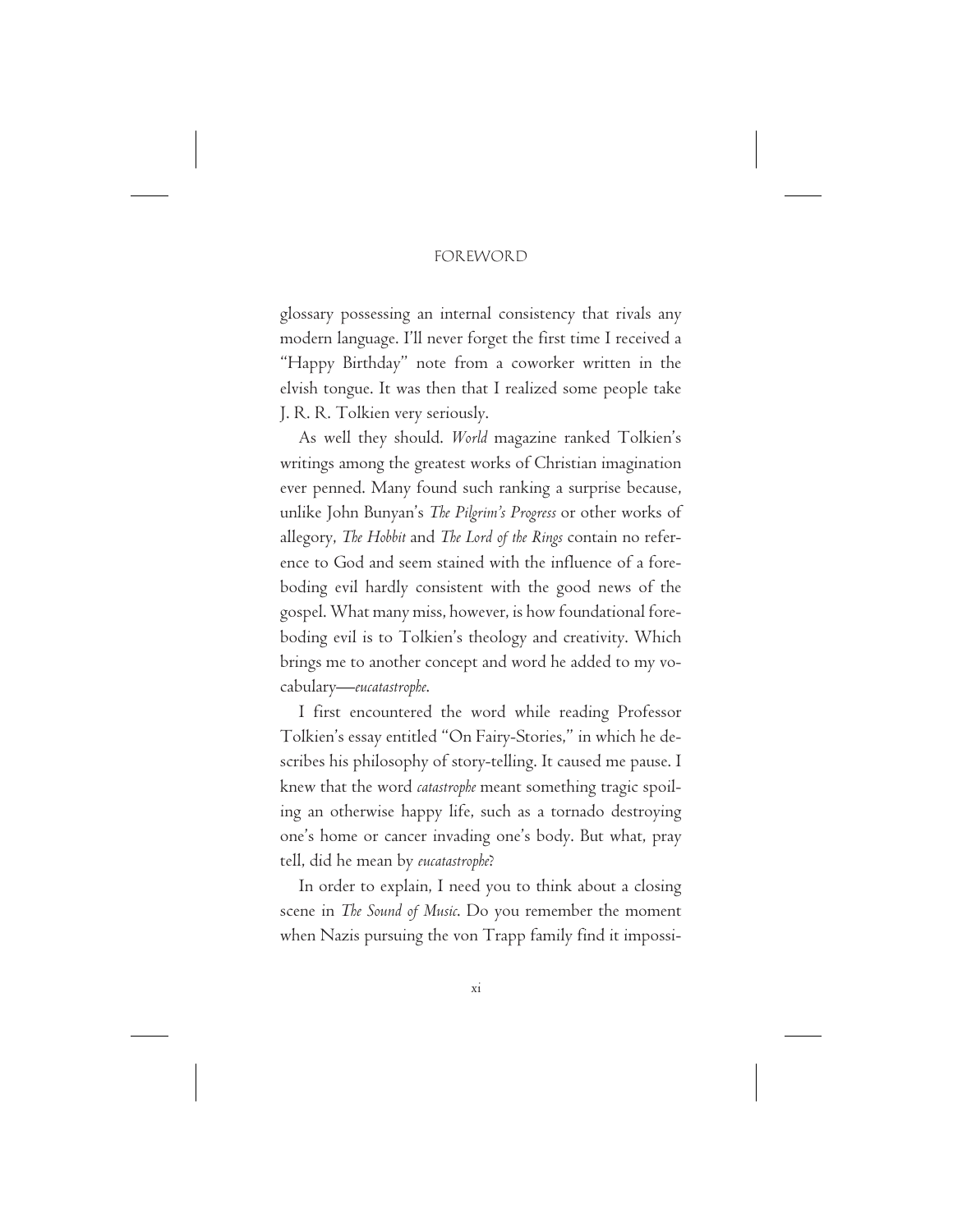ble to start their cars outside the abbey even as two nuns confess to the Reverend Mother their sin of stealing engine parts? Their unexpected action saves the day—so we laugh, both at the humor of the moment and the relieved assurance that our heroes will indeed escape. The surprise of both prompts a deeply satisfying laughter, a laughter made possible by the prior tension of evil Nazis and seemingly imminent doom. That scene is a small taste of "eucatastrophe." Rather than an invasion of sorrow, it is the surprise of joy bursting onto a seemingly hopeless situation; the certainty of death and destruction undone by the unexpected intrusion of life and resurrection. In a word, the gospel.

The gospel permeates Middle-earth not because of any overt reference to God, redemption, or the four spiritual laws. The gospel permeates Middle-earth because, as Jim Ware so ably demonstrates, the surprise of joy invades at the most unexpected moments—prompting the only appropriate response, laughter. We chuckle at the irony of a reluctant adventurer named Baggins joining a roughand-ready group of much larger dwarves in search of fortune. We laugh when giant trolls eager to eat a trembling Bilbo instead argue themselves into stone. We giggle as the tiny, awkward hobbit rescues his captured companions by sending them downriver in cramped, spinning barrels. And through it all, we delight in the experience of an author who sub-created a world that echoes primary reality where good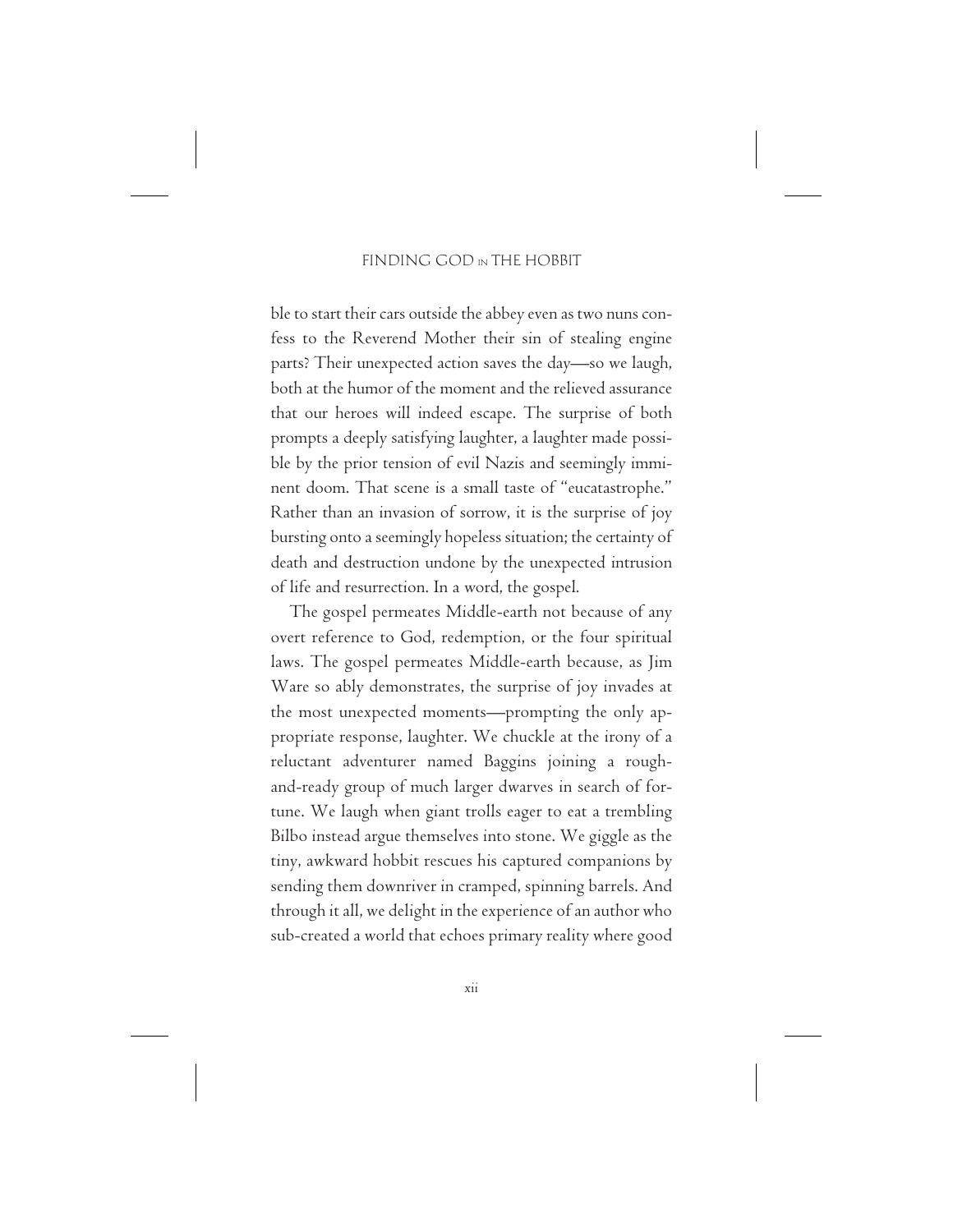#### FOREWORD

overtakes evil, light dispels darkness, and the surprise of joy invades a story of woe.

I know you will enjoy these reflections on *The Hobbit* offered by my friend and coauthor Jim Ware. Like earlier books in our Finding God series, its chapters surface tasty morsels of spiritual nourishment buried deep within the writings of a skillful artist. Don't be surprised to encounter God in unexpected places. After all, that's what the gospel is all about.

Wit Boy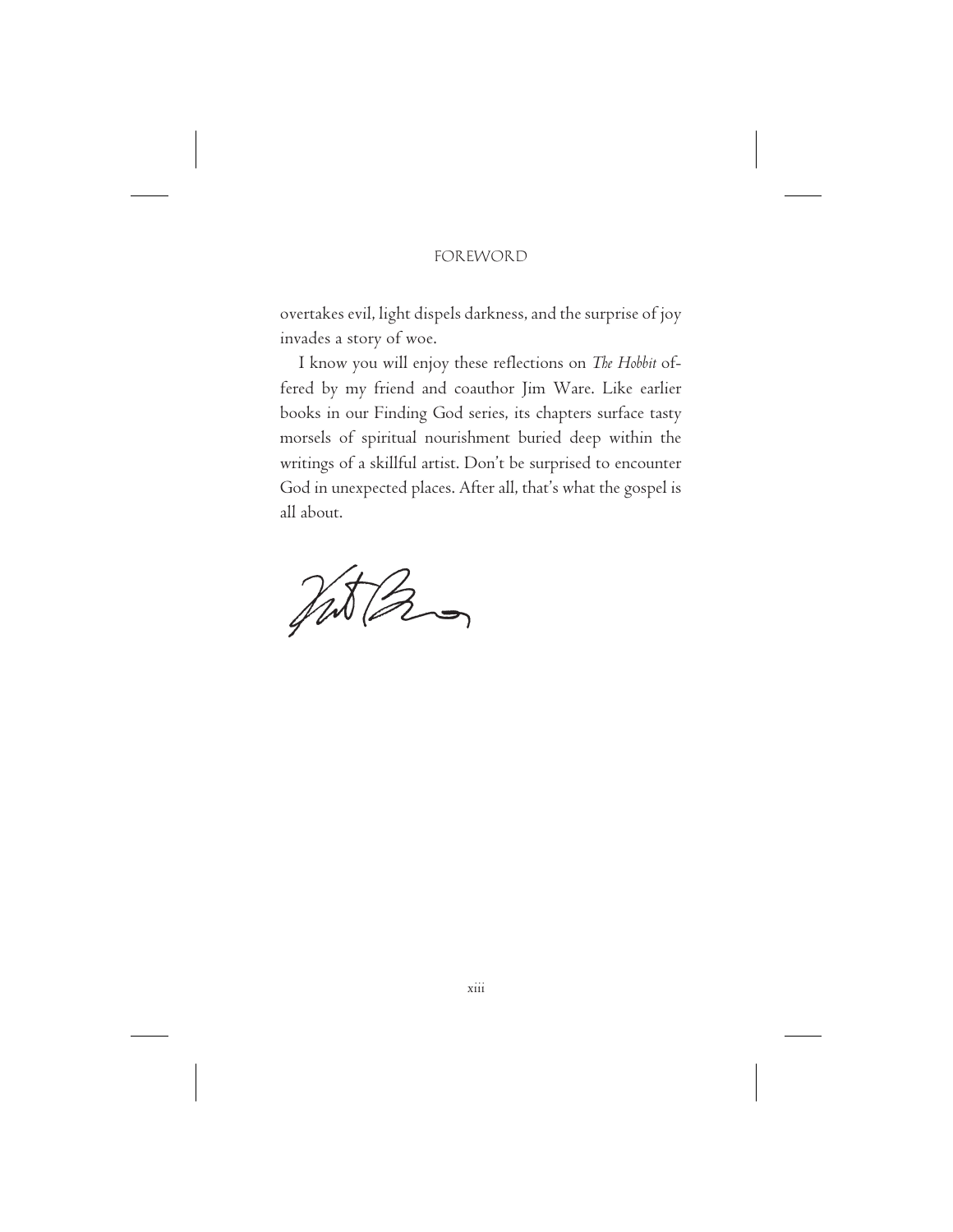## *Introduction*

On a frosty evening in October 1916, just as the light was fading from the sky and the hills above the Dorking valley were melting into shadow and mist, a young man stepped up to the bookstall at the Leatherhead rail station in Surrey, England. Squinting into the gathering dusk, he saw the train rumbling up the track under a cloud of black smoke undershot with a tinge of red firelight. He'd just have time to pick up something for the ride home and a bit of weekend reading. Hastily he selected a slim volume in a soiled paper jacket, pulled a few shillings from his pocket, and laid them on the counter.

Neither the bookseller, who totted up the money without so much as an upward glance, nor the porter, who stood blowing on mittened hands at the other end of the platform, had the slightest idea that a historic event had just taken place. Yet so it was; for the purchase of that little book proved to be a spiritual turning point, not only for the buyer, but for the millions who have since felt the impact of his life, his thought, and his voluminous literary work.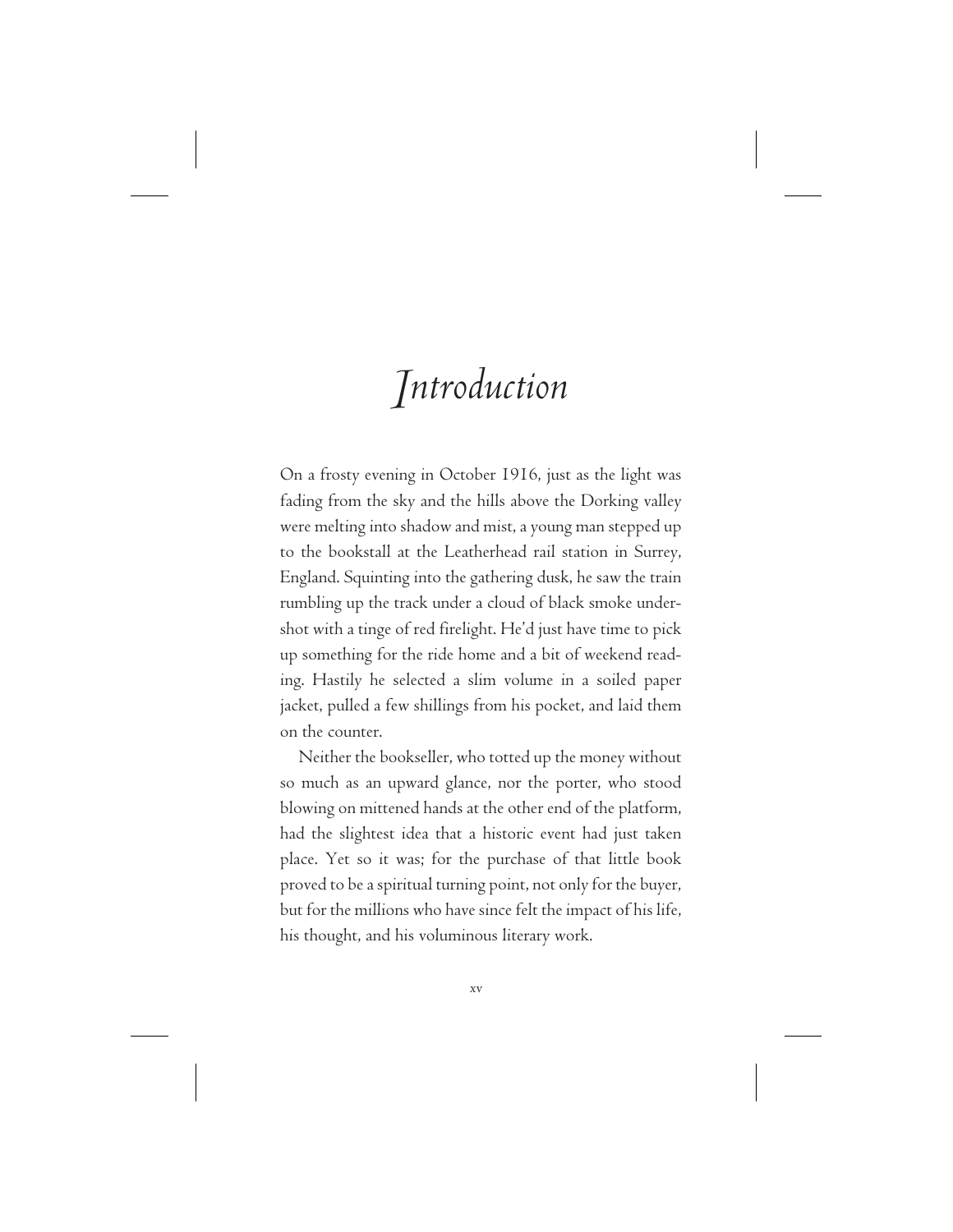#### FINDING GOD in THE HOBBIT

The young man was C. S. Lewis—"Jack" to his friends one of the most popular and effective Christian apologists of the last century, author of such perennial classics as The Chronicles of Narnia, *Perelandra*, *Mere Christianity*, *The Problem of Pain*, and *The Screwtape Letters*. The book was George Mac-Donald's *Phantastes*.

What was it that made Jack's purchase of this relatively obscure nineteenth-century "faerie romance" such a momentous transaction? Why in later life did he look back upon it as a watershed experience—a vital passage in his journey from atheism to Christian devotion, a crucial step in his personal quest for joy? *Phantastes* was, after all, just another "fairy tale," a story similar in many respects to scores of others he'd been imbibing since childhood: the heroic fantasies of William Morris and Lord Dunsany, for example, or the Arthurian legends of Sir Thomas Malory, or the myths of the Norsemen. What made this tale different?

Jack explains:

In one sense the new country was exactly like the old. I met there all that had already charmed me in Malory, Spenser, Morris, and Yeats. But in another sense all was changed. I did not yet know (and I was long in learning) the name of the new quality, the bright shadow, that rested on the travels of Anodos. I do now. It was Holiness.<sup>1</sup>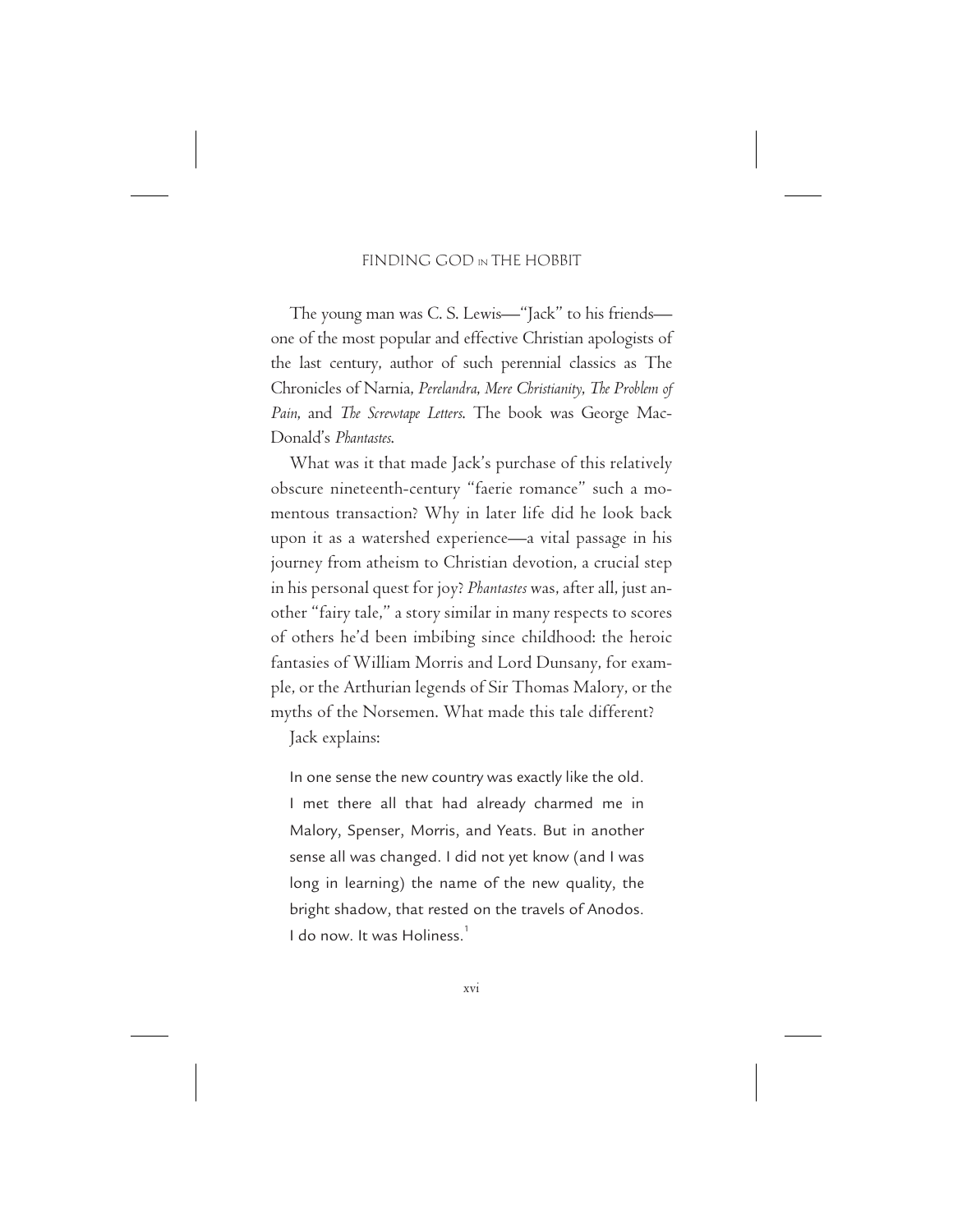#### INTRODUCTION

He concludes with these remarkable words:

That night my imagination was, in a certain sense, baptised; the rest of me, not unnaturally, took longer. I had not the faintest notion what I had let myself in for by buying *Phantastes*. 2

## *"Sanity and Sanctity"*

Lewis must have been about seventeen when he stumbled onto George MacDonald on the platform at Leatherhead station. I was about the same age—a year or two younger, perhaps—when I met J. R. R. Tolkien. I don't mean literally, of course. Though Tolkien was still living at the time, I never did manage to make the long trip from Van Nuys, California, to Poole, England, in order to shake his hand. Instead, I got acquainted with him in the same way Lewis got acquainted with MacDonald—through one of his books. In my case, the book was *The Hobbit*.

Unlike Lewis, I don't have a dramatic Christian conversion story to tell in conjunction with my reading of *The Hobbit*. I was already a believer (albeit a very *young* believer) when the book came into my hands, so I never felt compelled to credit Tolkien with baptizing my imagination or any other part of my spiritual or psychological anatomy. But I *can*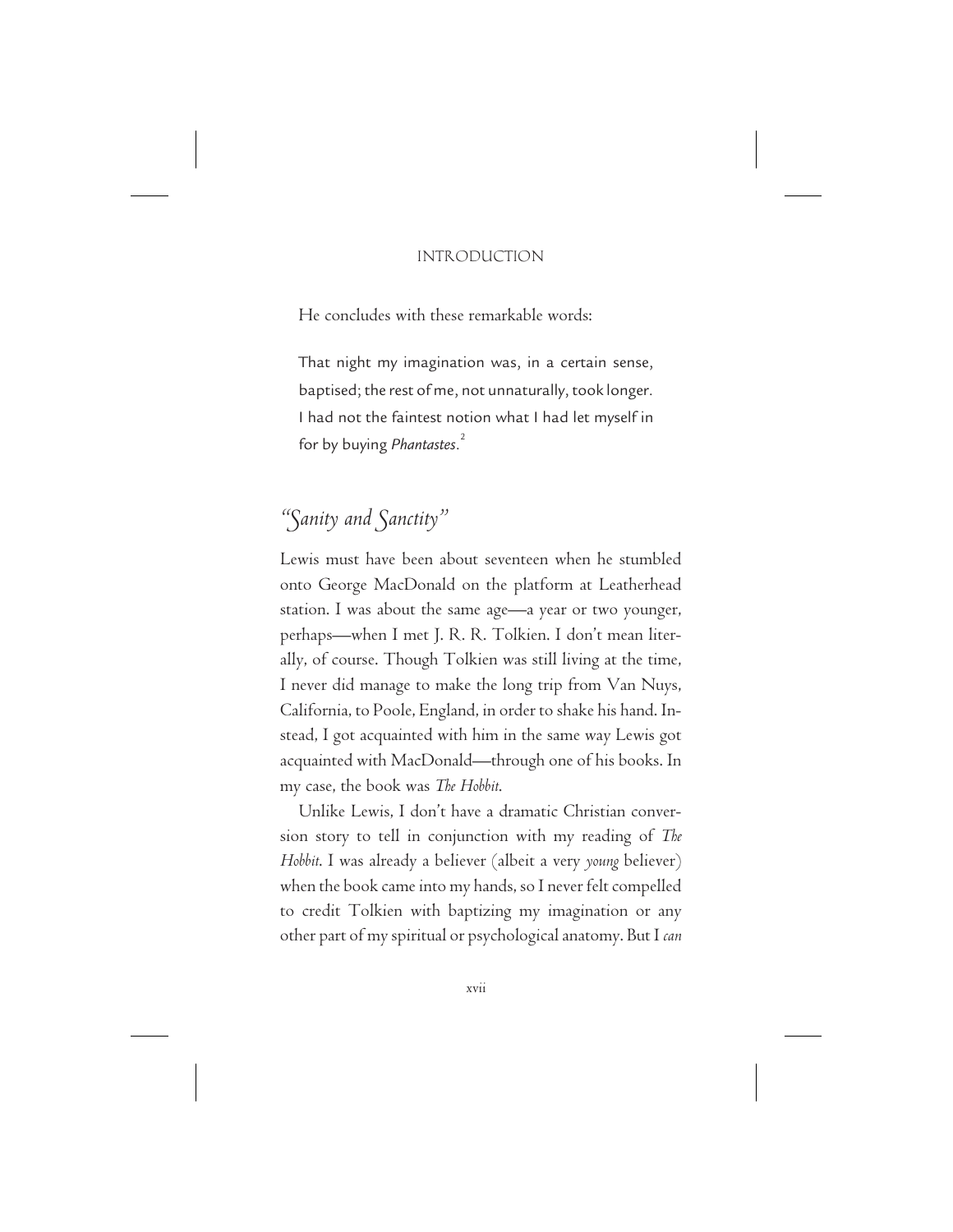affirm that his writing has had a profound impact on my life nonetheless.

I suppose the simplest way of explaining this is to say that I made a discovery during the course of my travels with Bilbo Baggins, a discovery that closely parallels the one Jack Lewis made in the land of *Phantastes*. In *The Hobbit* I was swept up into a story that was at once completely familiar to me (I was a confirmed fan of legend, myth, and fairy tale) and yet at the same time delightfully strange and new. In the beginning I sensed this difference mainly in terms of *atmosphere*: an air of goodness, health, rightness, purity, and truth—something like the "holiness" Jack found in his wanderings with Anodos. Most fifteen-year-old boys don't spend much time thinking about this sort of thing. But they are fully capable of *feeling* it. And feel it I did, to my great benefit and everlasting gain.

Apparently I'm not the only one who has ever had this impression of the imaginary world of Middle-earth. In the autumn of 1971, Miss Carole Batten-Phelps wrote a letter to Tolkien in which she spoke of finding "a sanity and sanctity" in his tales that she considered "a power in itself." Deeply moved, the author of *The Hobbit* and *The Lord of the Rings* responded by saying that he had just received *another* letter from *another* reader containing a remarkably similar comment. After characterizing himself as "an unbeliever, or at best a man of belatedly and dimly dawning religious feeling," the writer of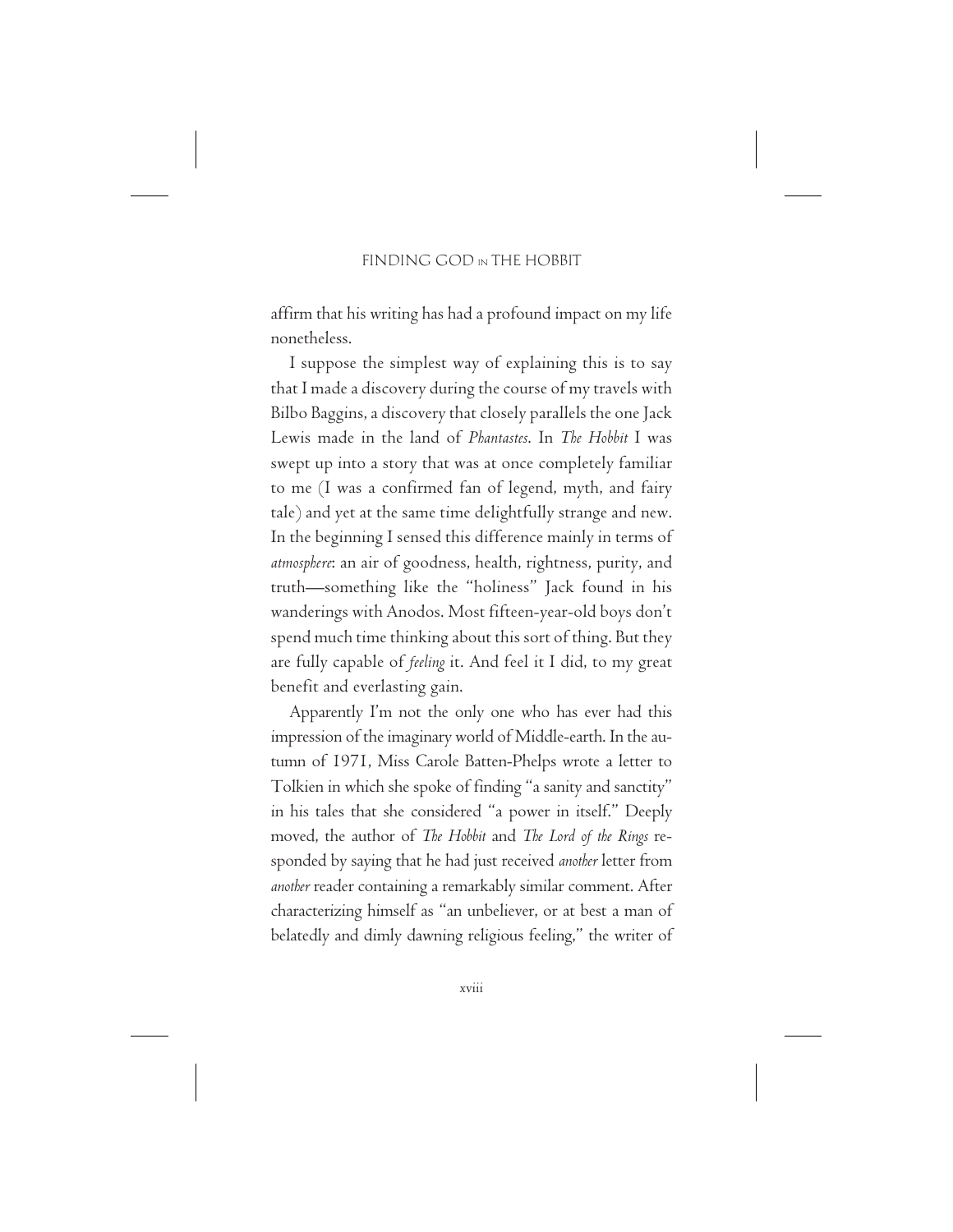#### INTRODUCTION

this other letter had gone on to declare: "But you . . . create a world in which some sort of faith seems to be everywhere without a visible source, like light from an invisible lamp."<sup>3</sup>

I am here to say that I have tasted that "sanity and sanctity." At a critical point in my life, I stood within the circle of light cast by that "invisible lamp." I now believe that *The Hobbit* was part of a constellation of diverse influences that came together to prepare me for a deeper and truer experience of divine grace—an experience that, strangely enough, began to blossom within a matter of months after my initial encounter with Tolkien and Bilbo Baggins. As you can imagine, this is one of my most cherished personal memories, for reasons I'll explain in greater detail in the final pages of this book. But that experience is something more as well: It is also the chief reason I find so much joy in the prospect of leading others on a quest to find God in the pages of *The Hobbit*.

### *Intentions and Beliefs*

Where there is light, there must be a light source, invisible and concealed though it may be. Whence comes the pervasive illumination that Miss Batten-Phelps and I and that other "man of belatedly and dimly dawning religious feeling" have perceived in the works of J. R. R. Tolkien?

One thing is certain: It does not proceed from what we might call "calculated religiosity." Tolkien was*not* on a cam-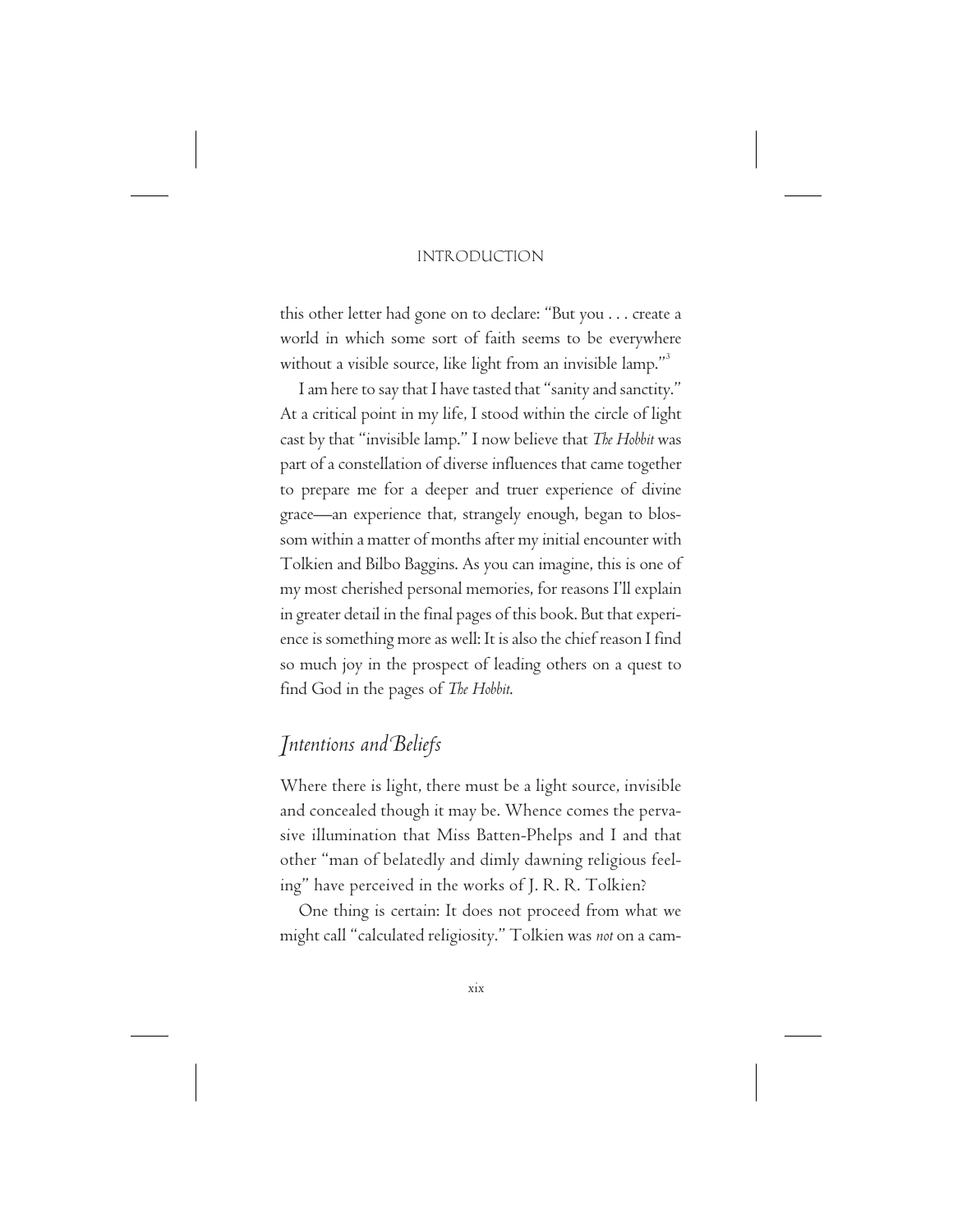#### FINDING GOD in THE HOBBIT

paign to convert the masses by writing cleverly disguised evangelistic tracts. In his introduction to our book *Finding God in The Lord of the Rings*, my writing partner Kurt Bruner states, "*The Lord of the Rings* is not, as some have suggested, a covert allegory of the gospel. . . . Tolkien was telling a story, not proclaiming a message."<sup>4</sup>

I want to revisit this idea of allegory once we've come to the end of our tour of Mr. Baggins's journey through the wild. For now it's enough to note that what Kurt says is absolutely true. And there is probably no book of which it is truer than *The Hobbit*, a tale that seems to have sprung to life of its own accord when, for reasons he himself couldn't explain, the author picked up a pen and scrawled ten little words—"In a hole in the ground there lived a hobbit"—on the blank page of a student examination booklet.

But while Tolkien didn't set out to teach lessons or preach sermons, few will deny that his stories are rich in spiritual significance and filled with images of transcendent truth. There's a good reason for this. At a certain level, an artist's character and worldview are more important than his stated goals and intentions; as the wise man observes, "As he thinks in his heart, so is he" (Proverbs 23:7), and this inevitably comes through in his work. To put it another way, the proof is in the pudding. And the writer's most deeply held beliefs and convictions are generally in his tale.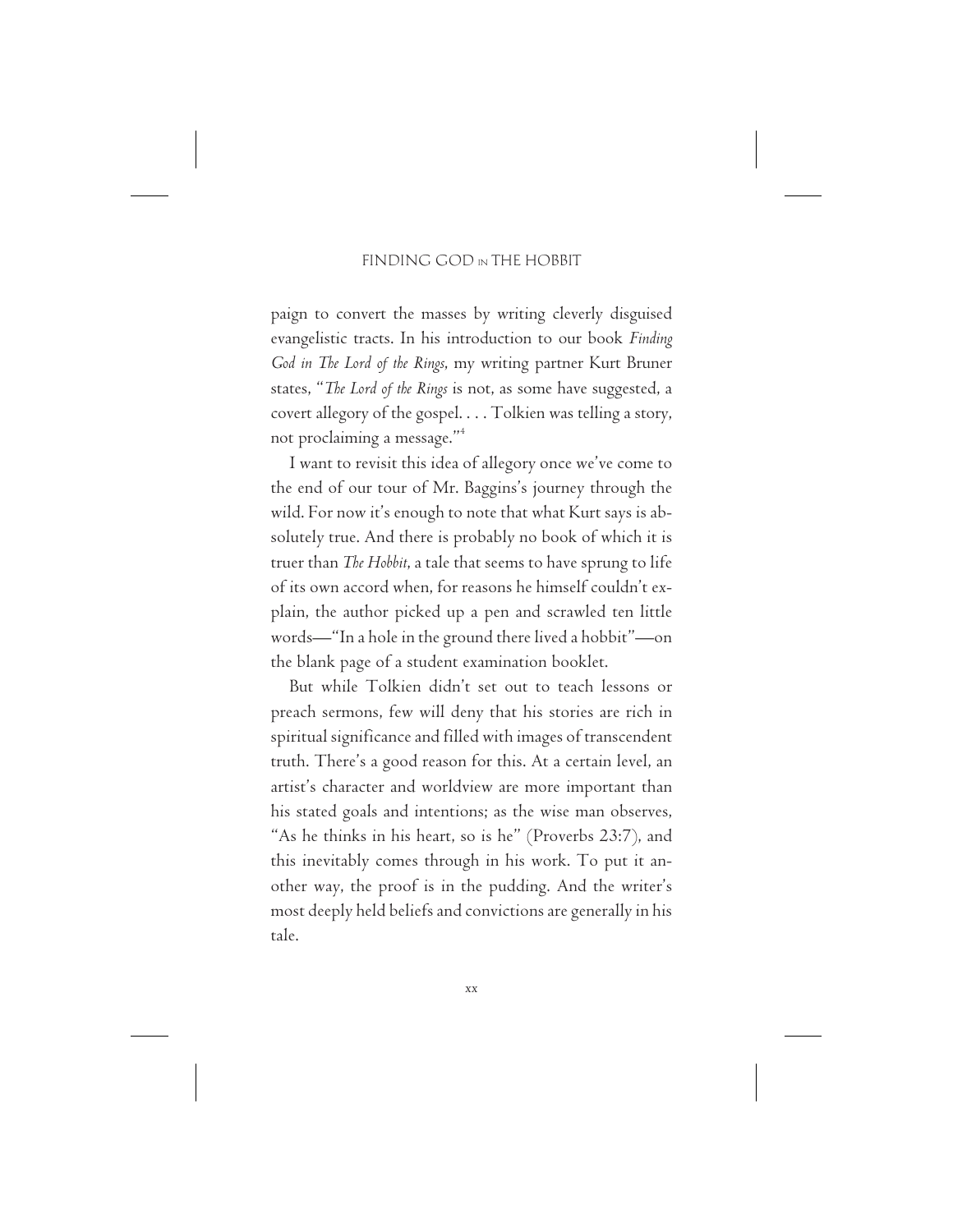#### INTRODUCTION

## *"The Purpose of Life"*

What exactly were Tolkien's convictions and beliefs? Some of his fans might be surprised to discover how straightforward he was on this point. "I am a Christian," he declares in a 1958 letter to Deborah Webster, adding that, in his view, this fact "can be deduced from my stories."<sup>5</sup> Elsewhere he explains that while he felt under no obligation to make his imaginary world fit in with formalized theology, "I actually intended it to be consonant with Christian thought and belief."<sup>6</sup>

In another place, he says that "one object" of his "subcreative" endeavors was "the elucidation of truth, and the encouragement of good morals in this real world, by the ancient device of exemplifying them in unfamiliar embodiments, that may tend to 'bring them home'"<sup>7</sup> —a statement that bears a striking resemblance to C. S. Lewis's musings on the theme of "steal[ing] past... watchful dragons" and "casting" Christian truths "into an imaginary world, stripping them of their stained-glass and Sunday school associations, [so that] one could make them for the first time appear in their real potency."<sup>8</sup>

But perhaps the most touching and impressive of Tolkien's many written professions of his personal faith is to be found in a letter he penned to young Camilla Unwin in May 1969, when the author was seventy-seven years of age.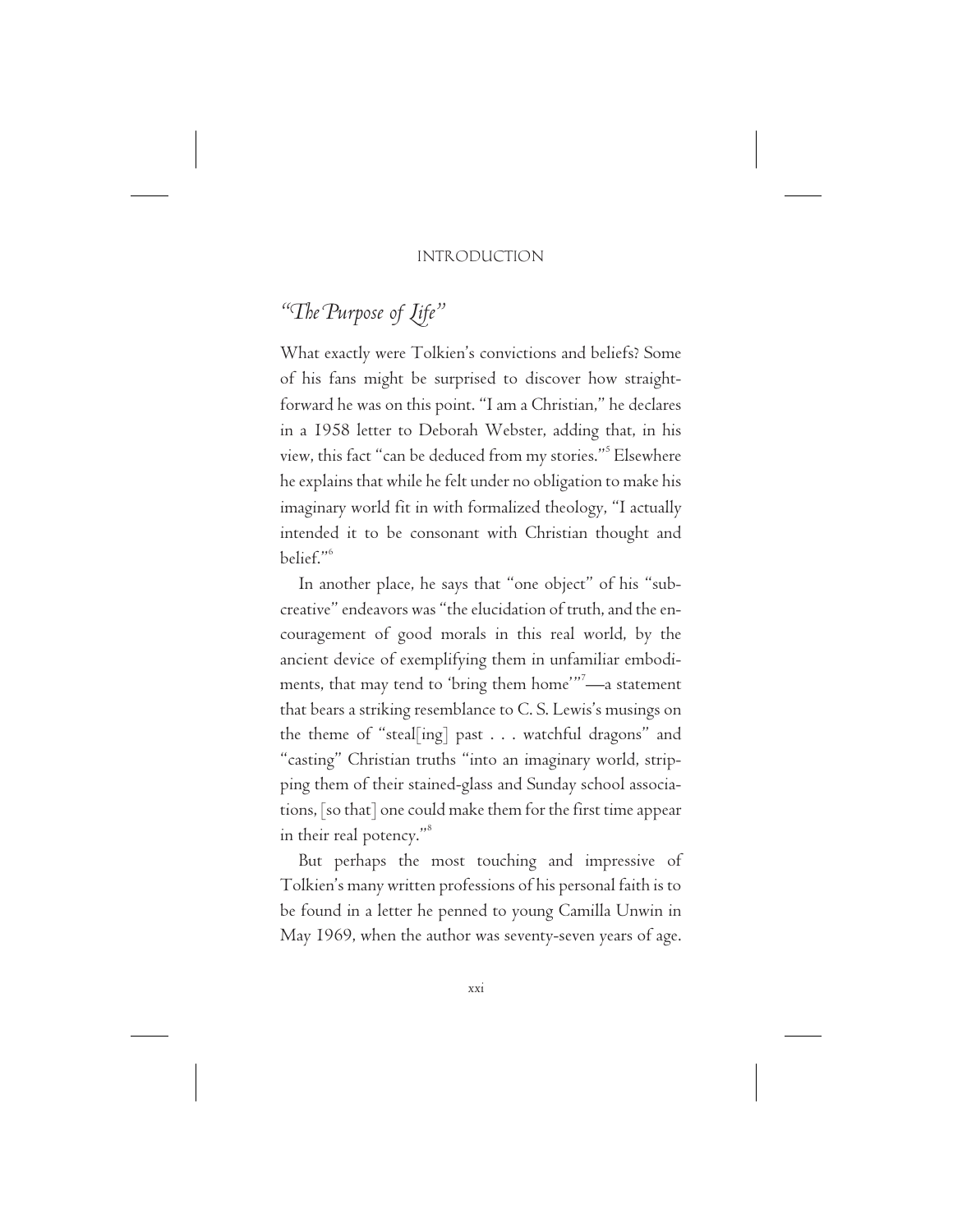As part of a school project, Camilla had been assigned to write to a well-known person and pose the question: "What is the purpose of life?"

Tolkien responded:

If you do not believe in a personal God, the question: 'What is the purpose of life?' is unaskable and unanswerable.

. . . It may be said that the chief purpose of life, for any one of us, is to increase according to our capacity our knowledge of God by all the means we have, and to be moved by it to praise and thanks. To do as we say in the *Gloria in Excelsis*: . . . We praise you, we call you holy, we worship you, we proclaim your glory, we thank you for the greatness of your splendor.<sup>9</sup>

Praise and thanks. Worship and splendor. Greatness and glory and holiness. I will testify to having found all this and more in the story of Mr. Bilbo Baggins, Esquire, the unlikely adventurer from Bag-End in the Shire.

"How so?" you ask.

"Ah!" I respond. "If you really want to know, read on. . . ."

### *A Personal Note*

"No real lover of Tolkien's fiction," writes Clyde Kilby, "would want it turned into sermons, no matter how cleverly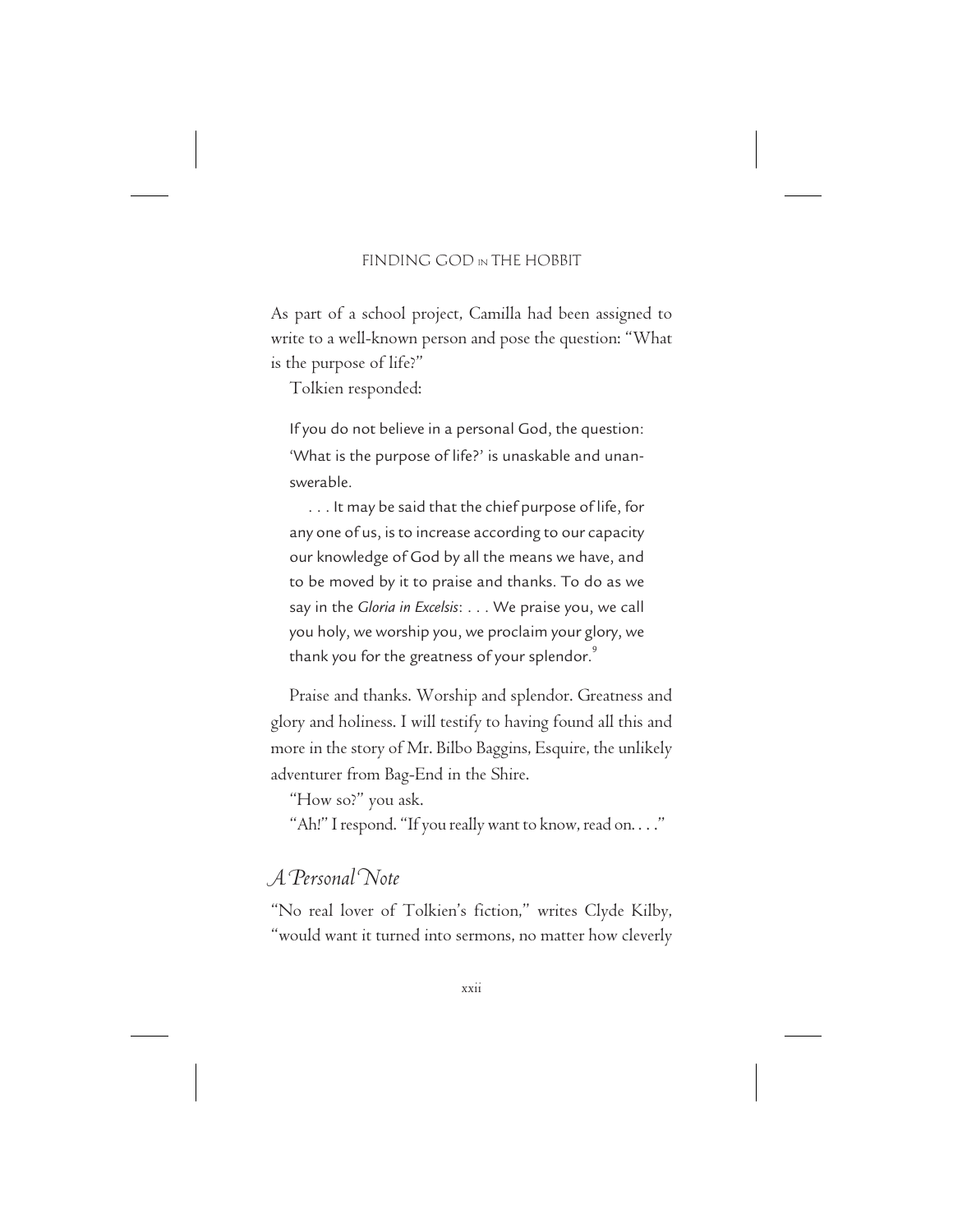#### INTRODUCTION

preached."<sup>10</sup> In our study of *The Lord of the Rings*, Kurt Bruner and I make it clear that we mean to stay true to the spirit of Kilby's pronouncement. Similarly, in the foreword to our book of reflections on C. S. Lewis's Narnia tales (*Finding God in the Land of Narnia*), we state that it is not our intention "to turn Lewis's stories into sermons."<sup>11</sup>

It's only fair to tell you, however, that in the present volume all bets are off. If I feel like preaching a sermon, I might just go ahead and do it (in which case you should bear in mind that *sermon* isn't a dirty word; in Latin, *sermo* means nothing more than "conversation" or "friendly talk"). If I want to stretch a point or turn a scene from *The Hobbit* into a springboard to something else, something that seems unrelated to the tale, I may indulge myself in this regard as well (in which case I apologize in advance). That's because this book is designed to be about something more than J. R. R. Tolkien, Bilbo Baggins, and the ins and outs of Middleearth. To a certain degree, it's also meant to be a book about *me*: my life, my thoughts, and my feelings about God and the world and Christian spirituality.

My hope, of course, is that to the extent it succeeds in being a book about *me*, it will also turn out to be a book about *you*—a book with which you can connect on a personal, heartfelt level. We are, after all, members of the same human family: men and women who know the same longings, groan under the same burdens, and exult in the same simple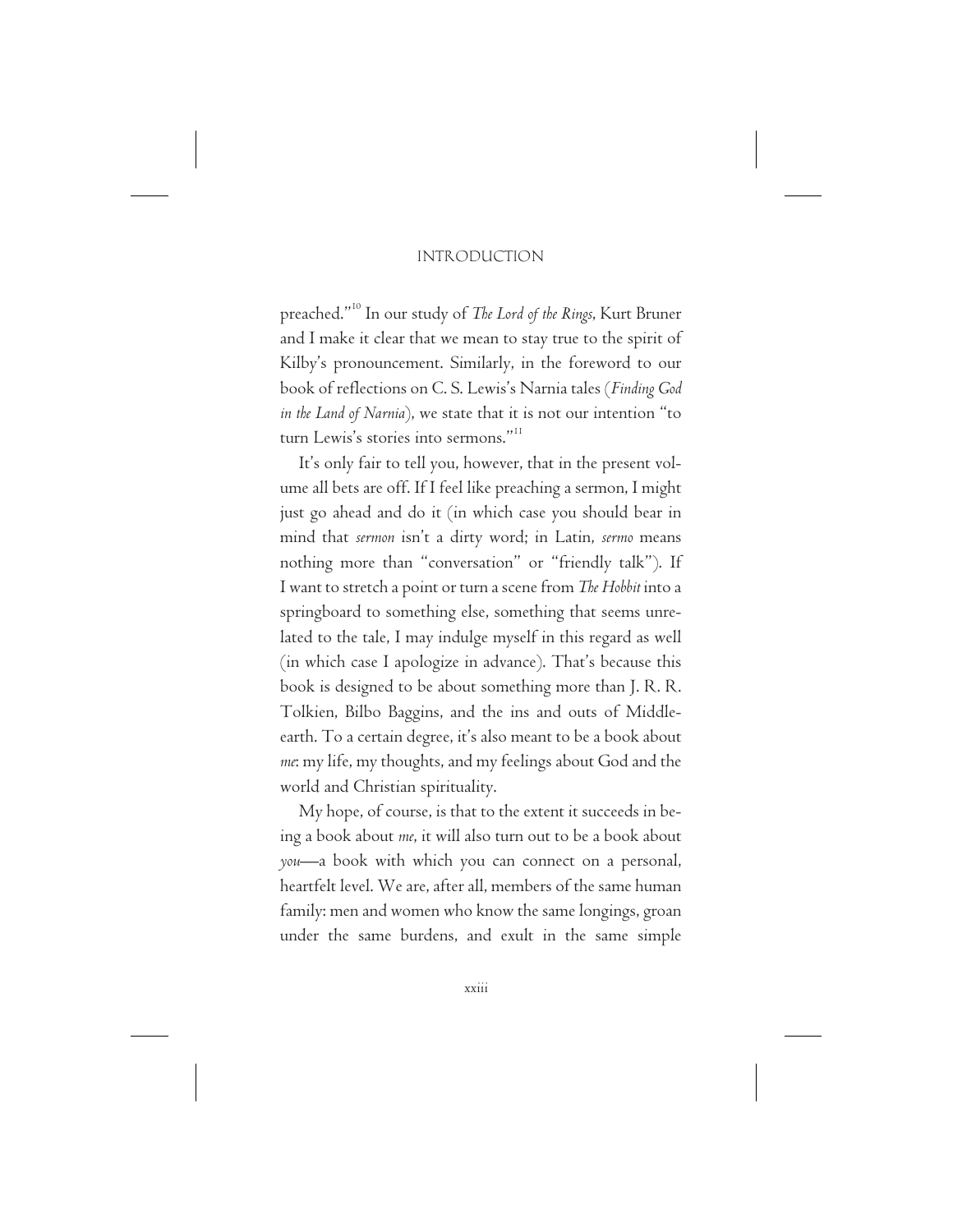joys—brothers and sisters made in the likeness of the Father and Creator of us all.

In any case, you've been properly warned.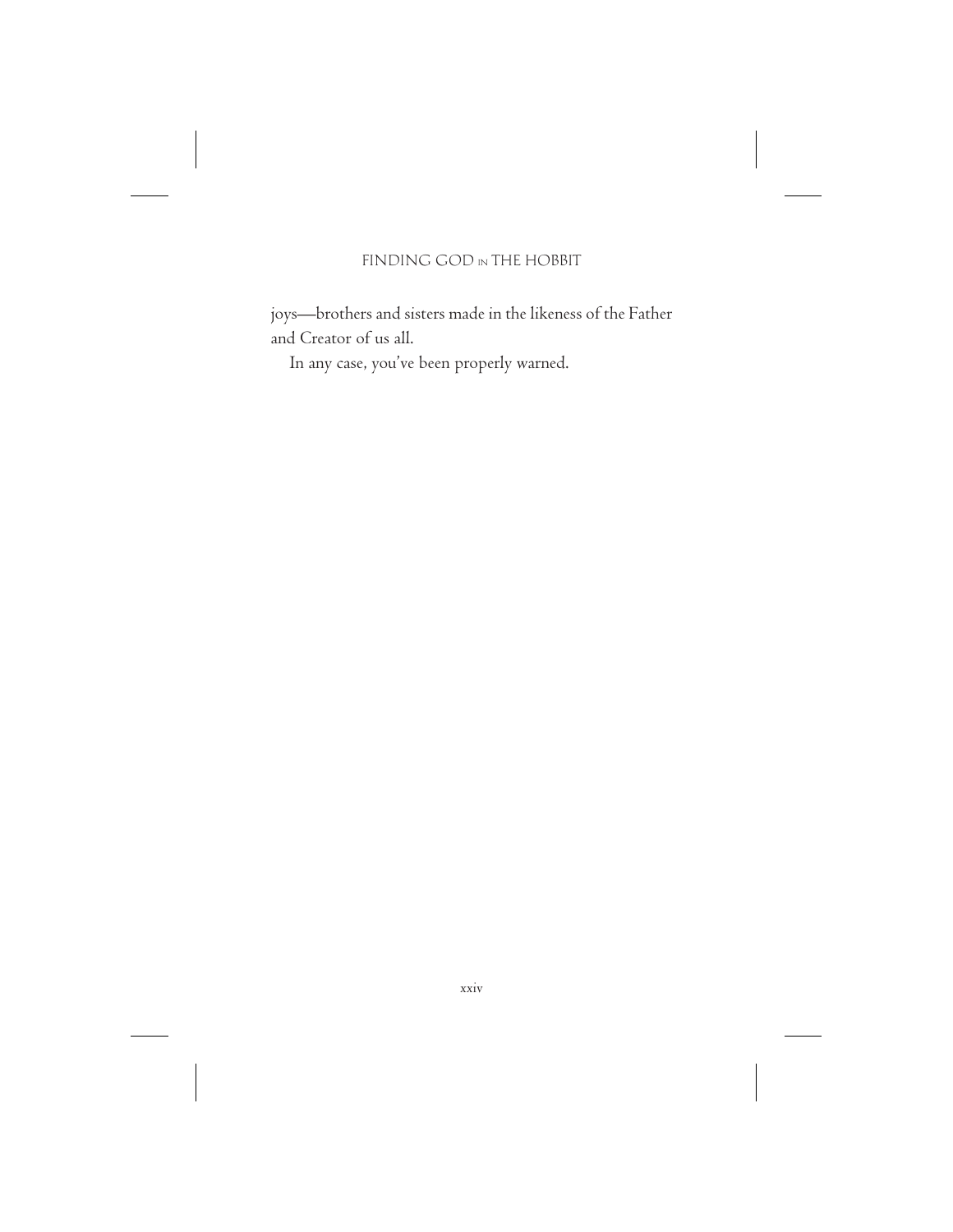*Bilbo went to sleep with [the dwarves' song] in his ears, and it gave him very uncomfortable dreams.*

—*THE HOBBIT*, CHAPTER 1, "AN UNEXPECTED PARTY"

# A DREAM COME TRUE?

米

Snuggled down beneath the bedclothes, staring sleepless into the darkness, Bilbo put forth one last effort to make sense of the absurd events of the past six hours.

"Dwarves!" he fumed. "Dwarvish racket! Dwarvish talk of journeys and dragons and treasures and burglaries! Dwarves on the doorstep and dwarves in the parlor! Dwarves demanding seed-cakes and raspberry tarts with their tea—not to mention my best ale!" He snorted in disgust. What would his father, the respectable Bungo Baggins, have said? "It's a wonder the pantry wasn't left completely bare!"

"Ah! But then you've been known to hobnob with dwarves before this," cautioned a voice from the other side of his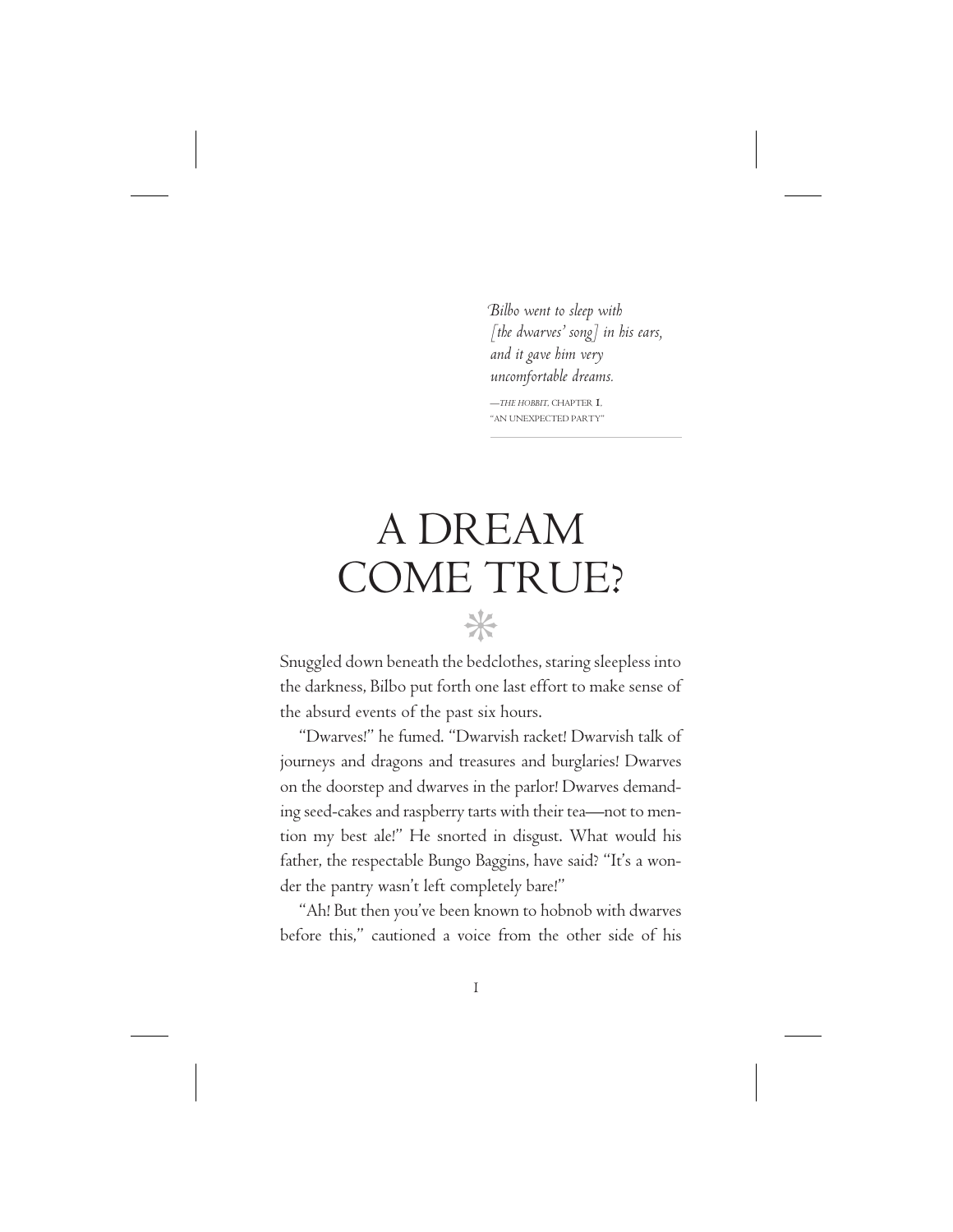brain—a voice suspiciously reminiscent of his grandfather, the scandalous Old Took. "In fact, you've acquired something of a reputation for associating with outlandish folk of all sorts. It's rumored you've even been seen with elves."

"That's beside the point," protested the practical Baggins part of him. "It was thoughtless of Gandalf. Not that I want to appear inhospitable. But an uninvited crowd at tea-time is quite enough to push any hobbit beyond his limits!"

"Limits?" The Took side of him laughed softly. "What do you know of limits? How will you *ever* know if you don't step outside the door and leave your pantry behind?"

A breath of wind caught the curtains. Outside the crickets had raised a chorus in the hedge. Was it really a hint of elvish music that Bilbo heard wafting on the breeze? A scent of spring and wakening earth and approaching summer stirred a nameless longing deep within him; and the Took side, seeing its chance, stung him with an unforgiving pang of wanderlust. Bilbo sighed and turned his face to the wall.

"You're right, of course," he muttered miserably. "It's what I've always wanted! But in middle age a hobbit realizes that some dreams just have to remain private."

"Private or not," the Took side said, "I have a feeling that *your* dream is about to come true."

Out in the parlor the dwarves had taken up their song again: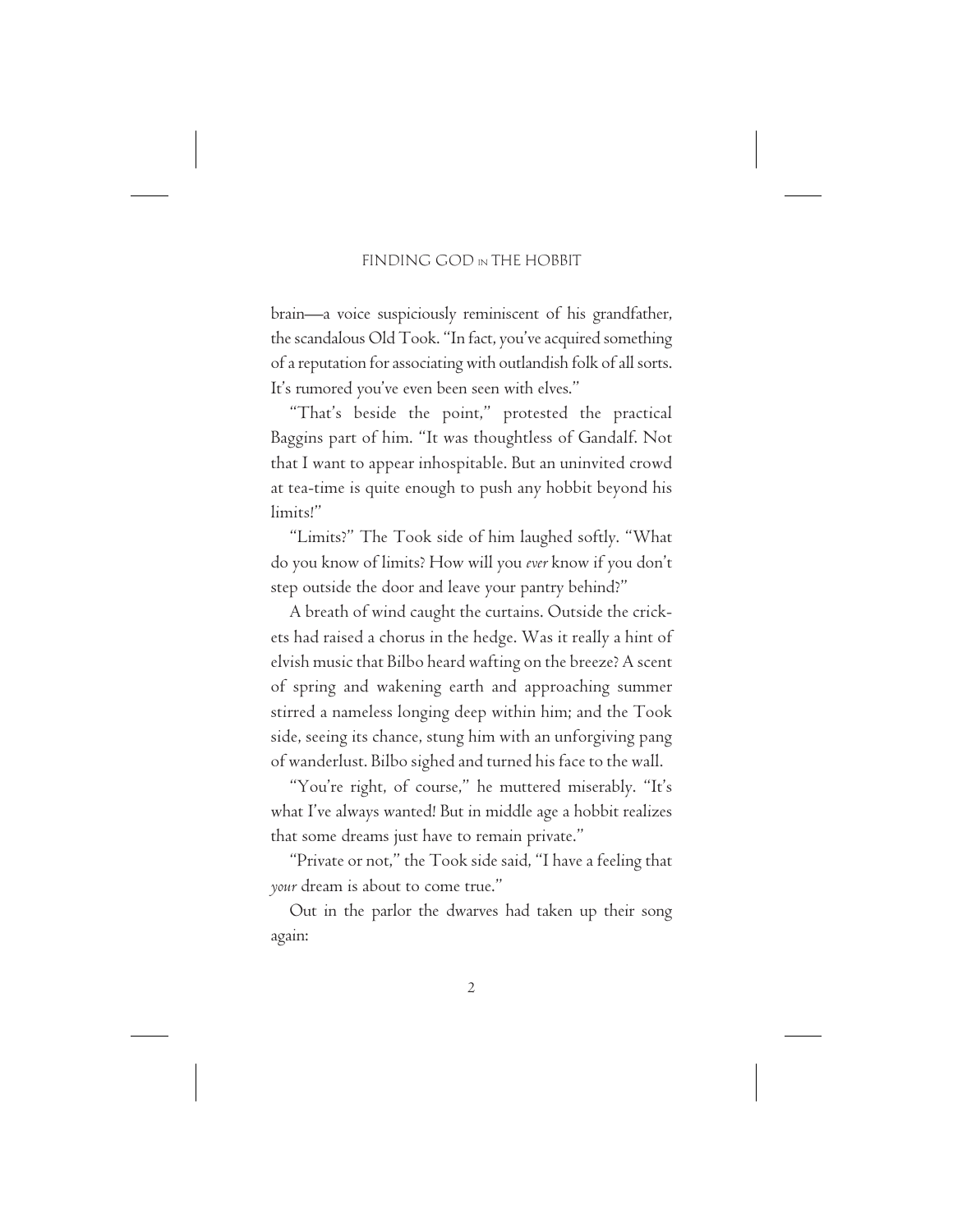#### A DREAM COME TRUE?

*Far over the misty mountains cold To dungeons deep and caverns old We must away, ere break of day, To find our long-forgotten gold.*

Bilbo moaned and drew the covers up over his head.

\* \* \* \* \*

To sleep! Perchance to dream...

Ay, there's the rub indeed. For dreams can shatter restful, comfortable slumber. And the ramifications of a dream come true aren't always what you had expected. Hopes and longings nurtured in the secret darkness have a way of taking on a very different shape in the daylight of reality.

Once there was a man who had a dream. For thirty-eight years he lay stretched on a miserable mat beside a miraculous pool, lame, unable to rise, waiting for an angel to stir the water, cherishing a vision of himself leaping and skipping like a boy. It was a vision that seemed unlikely to be realized. But it kept him alive, and he clung to it as a child clings to an empty bottle or a scrap of an old blanket.

Then one day it happened. The dream emerged from the shadows and greeted him with a thumping, hearty "Hello!" It took him by the hand and searched his face with dark, piercing eyes. Then it said, "Do you want to be made well?"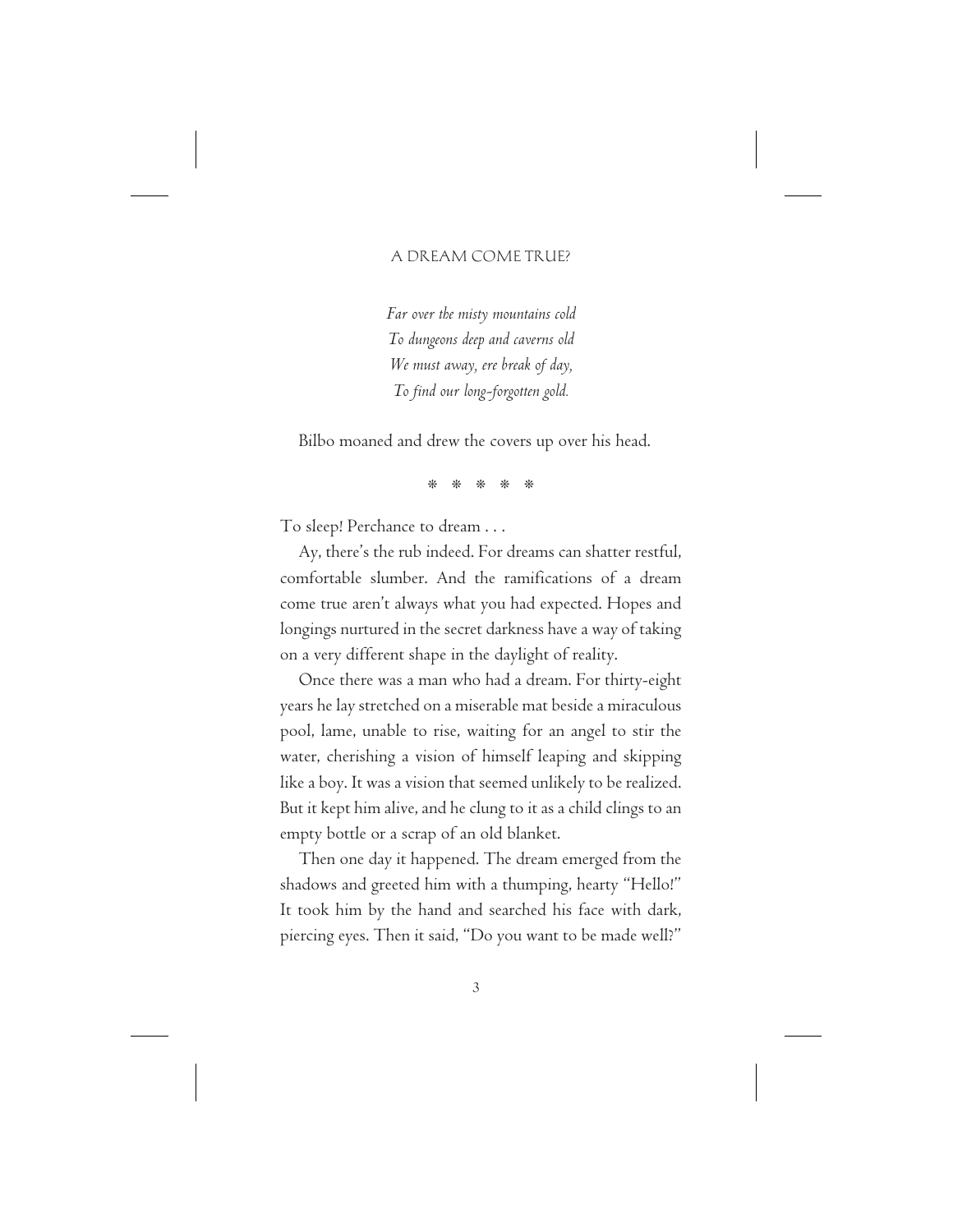And, strange as it seems, he found that he *could not* respond with a simple yes (see John 5:1-8).

This is one of the great paradoxes of the human condition: the debilitating fear that so often raises its head when the thing you've always wanted is suddenly presented to you on a silver platter. When a prospective employer calls back to say, "You're hired," or the girl of your dreams accepts your proposal. Even the boldest among us knows what it is like to shrink before the incarnation of our own most deeply held desires. It's an odd but extremely common experience.

Bilbo Baggins, the furry-footed, middle-aged, comfortably situated hero of J. R. R. Tolkien's classic tale *The Hobbit*, ran up against this paradox when *his* dream came knocking at the door one afternoon in late April. Bilbo, it seems, was not like other hobbits. Most of *them* were content to stay at home in front of the fire with a foaming pint or a cup of tea. *He*, on the other hand, was subject to chronic fits of restlessness and discontent. Not that he was unappreciative of his creature comforts—he was, after all, the son of a Baggins. Still, there was something in his makeup, something rooted in the unpredictable eccentricities of his maternal kin, the Tooks, that inclined him to pine for journeys and adventures and woodland trysts with elves.

How odd, then, that on this night of nights he should find himself lying in his bed, trembling at the sound of his dream coming true on the other side of the wall. His unexpected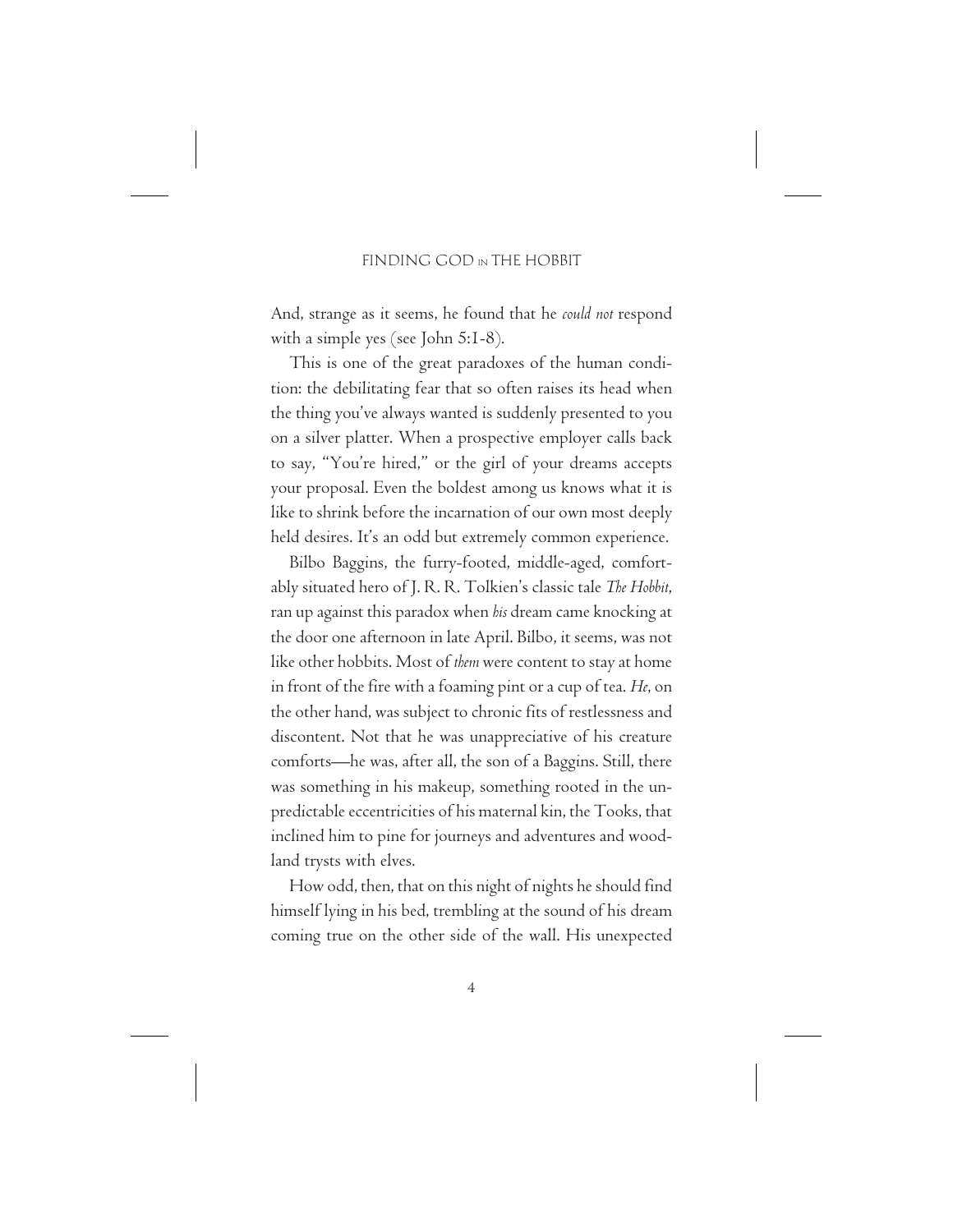#### A DREAM COME TRUE?

visitors, the dwarves, were singing again. It was the same alluring, spellbinding song that had stirred him so profoundly earlier in the evening: the one about enchanted gold and caverns old and the dangers of the long and winding road. This was just the sort of thing he'd been waiting for all his life. Why, then, this fluttering and churning in his stomach? this feeling that he wanted them all to go away and leave him alone?

Gandalf knew exactly what the hobbit was feeling—and why:

Bilbo had changed, of course. At least, he was getting rather greedy and fat, and his old desires had dwindled down to a sort of private dream. Nothing could have been more dismaying than to find it actually in danger of coming true!<sup>12</sup>

A private dream is a sweet and succulent thing. It's like an obscure hobby or an old romantic movie or a book in a cozy corner on a rainy afternoon. It's a source of solace in the midst of life's disappointments; a place of retreat far from the madding crowd, where the world becomes whatever one wants it to be. But a dream come true is another matter altogether. For in the final analysis, a dream come true is nothing but a call to commitment and *action*.

I understand what Bilbo was up against. I experienced it myself when I got my first chance to write a book for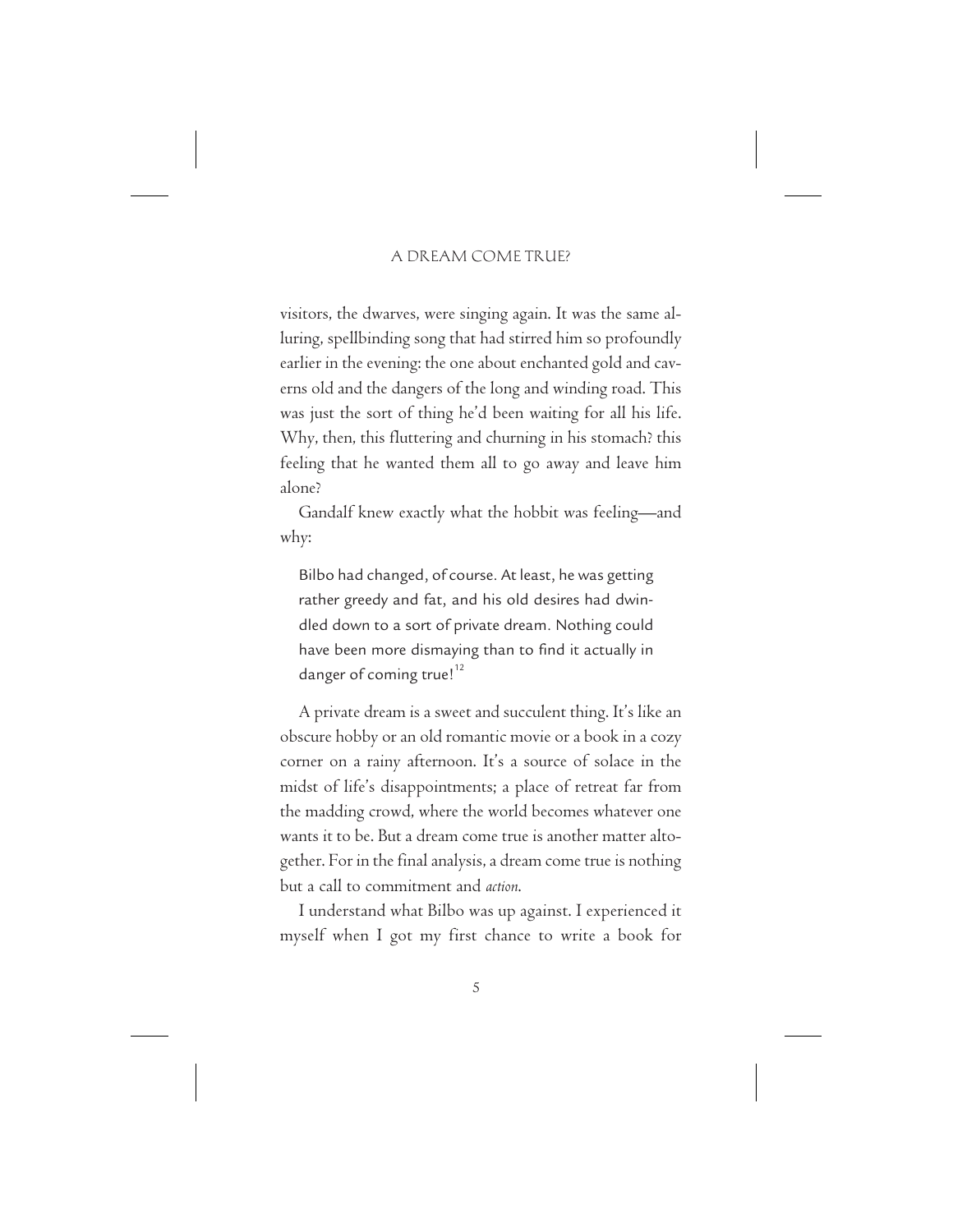publication—something I'd been wanting to do since childhood. Somehow the unforeseen opportunity set off alarm bells inside my head. Instantly all the dreadful implications of actual authorship stood ranged before me like a troop of treasure-hunting dwarves: the hard work, the battle with discouragement, the potential for criticism, the possibility of failure. I was seized with an irrational desire to scream, "You don't understand—I was only kidding!" Like Bilbo, I wished that it would all go away and leave me alone.

Similarly, while our personal dreams are as individual as our fingerprints, each of us was created with a longing, a dream if you will, for fellowship with our Maker. While the "Baggins" in us may be satisfied to putter along without the challenge of His mystery, power, and love, the "Took" knows very well that it was created for bigger things. And so in private moments and secret places, like Nicodemus, the clandestine disciple who sought Christ only under cover of darkness (John 3:2), we grope after Him with unutterable groanings and inconsolable longings. Like the psalmist we cry, "My soul longs, yes, even faints for the courts of the LORD; my heart and my flesh cry out for the living God" (Psalm 84:2). Then, when He shows up on the doormat and says, "Come out into the light and follow Me!" we retreat to a back bedroom, hoping He'll leave if we pretend nobody's at home. Like Moses we whine, "O Lord, you've got the wrong person! Please send somebody else!" (See Exodus 4:13.)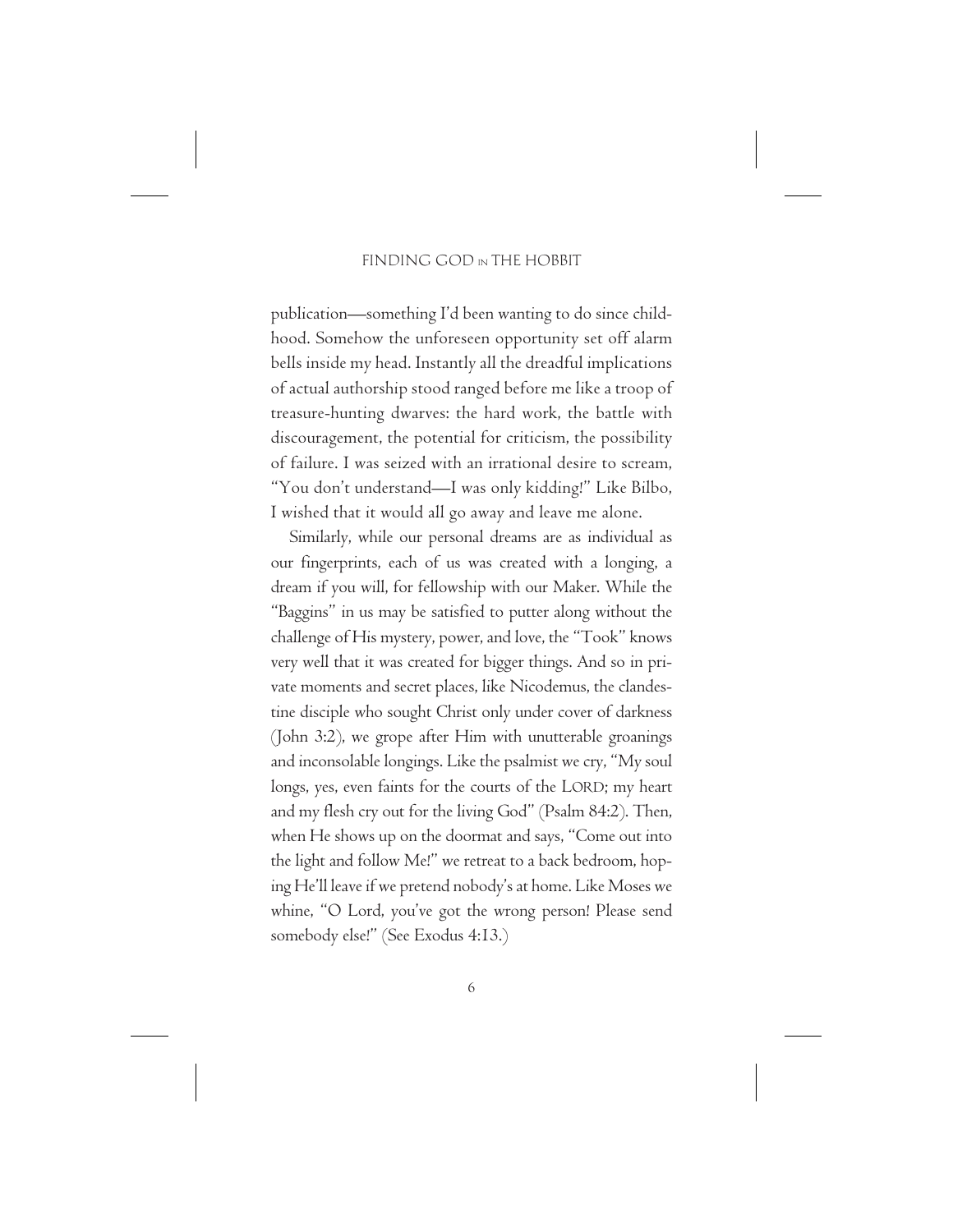#### A DREAM COME TRUE?

Jesus Christ *is* our dream come true. He is the Desire of All Nations—and the Desire of All Nations *has* come. The problem is that we find the tonic of the adventure He offers too bracing for our tame sensibilities and tastes. He is not the kind of Savior we were expecting. He shatters our repose with shocking statements about dividing swords, the joys of suffering, and the rejection of the Son of Man. He frightens us with bizarre and uncompromising demands. Leave home and family. Sell what you have and give to the poor. Allow yourself to be hated and persecuted for My sake. Take up your cross and follow Me.

What does it all mean? If *this* is what the journey holds for those who answer the Master's call, who can expect to be saved?

Like Bilbo, we will never know until we throw off the covers, jump out of bed, and somehow find the courage to step up on the road.

> REFLECTION Be sure your dream will find you out!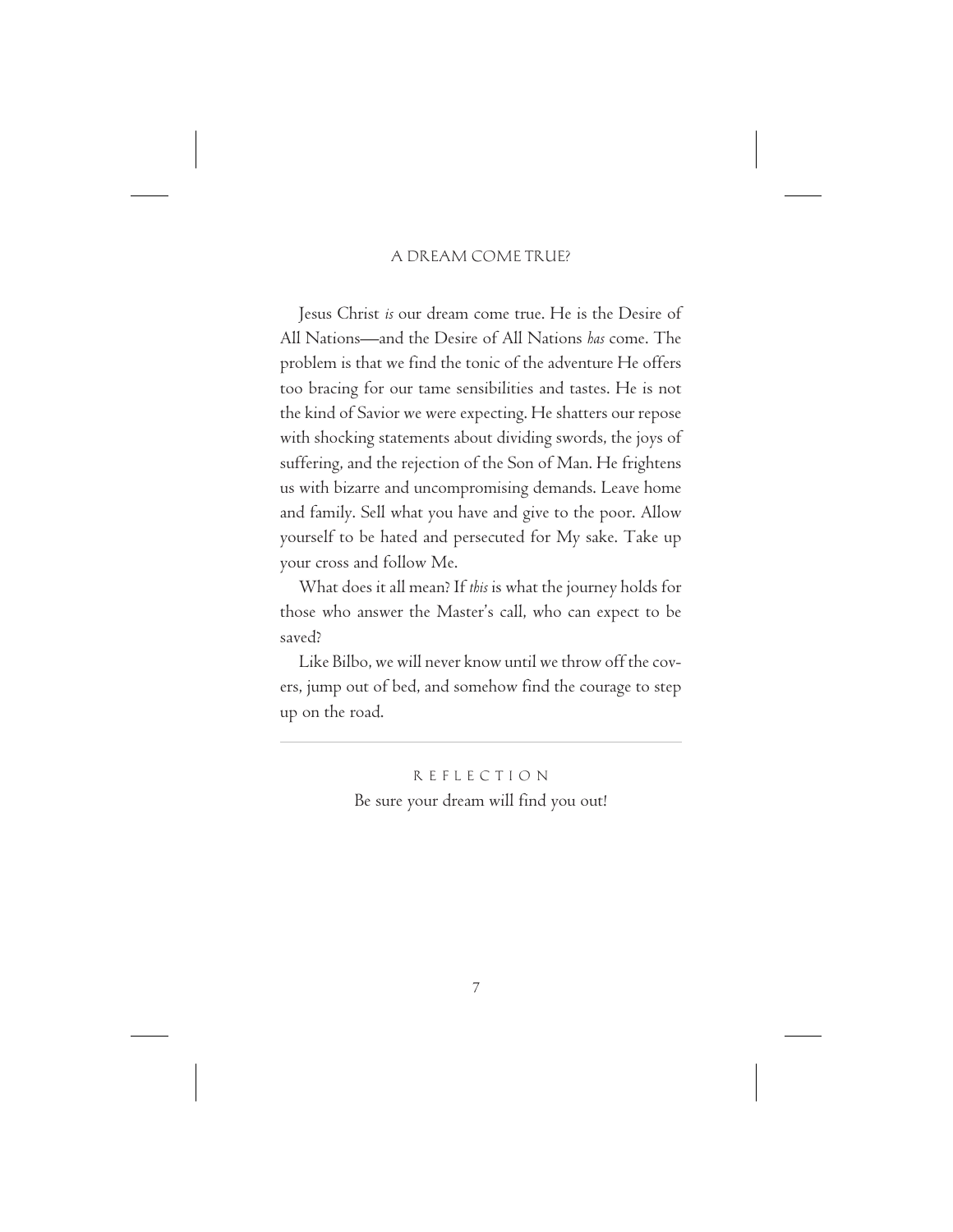## *Notes*

1. Lewis, *Surprised by Joy*, 145.

2. Ibid., 146.

- 3. Tolkien, *Letters*, no. 328, p. 413.
- 4. Bruner and Ware, *Finding God in The Lord of the Rings*, xiii.
- 5. Tolkien, *Letters*, no. 213, p. 288.
- 6. Ibid., no. 269, p. 355.
- 7. Ibid., no. 153, p. 194.
- 8. Lewis, *Of Other Worlds*, 37.
- 9. Tolkien, *Letters*, no. 310, p. 400.
- 10. Kilby, *Tolkien and The Silmarillion*, 79.
- 11. Bruner and Ware, *Finding God in the Land of Narnia*, xviii.
- 12. Tolkien, *Unfinished Tales*, 337.
- 13. Tolkien, *Reader*, 47 ff.
- 14. Tolkien, *Silmarillion*, 43.
- 15. Tolkien, *Unfinished Tales*, 336.
- 16. Tolkien, *Hobbit*, 28.
- 17. Ibid., 22.
- 18. Bonhoeffer, *Discipleship*, 157–8.
- 19. Tolstoy, *Christianity and Patriotism*.
- 20. From "A Mighty Fortress Is Our God."
- 21. Based on *The Hobbit*, chapter 3: "A Short Rest."